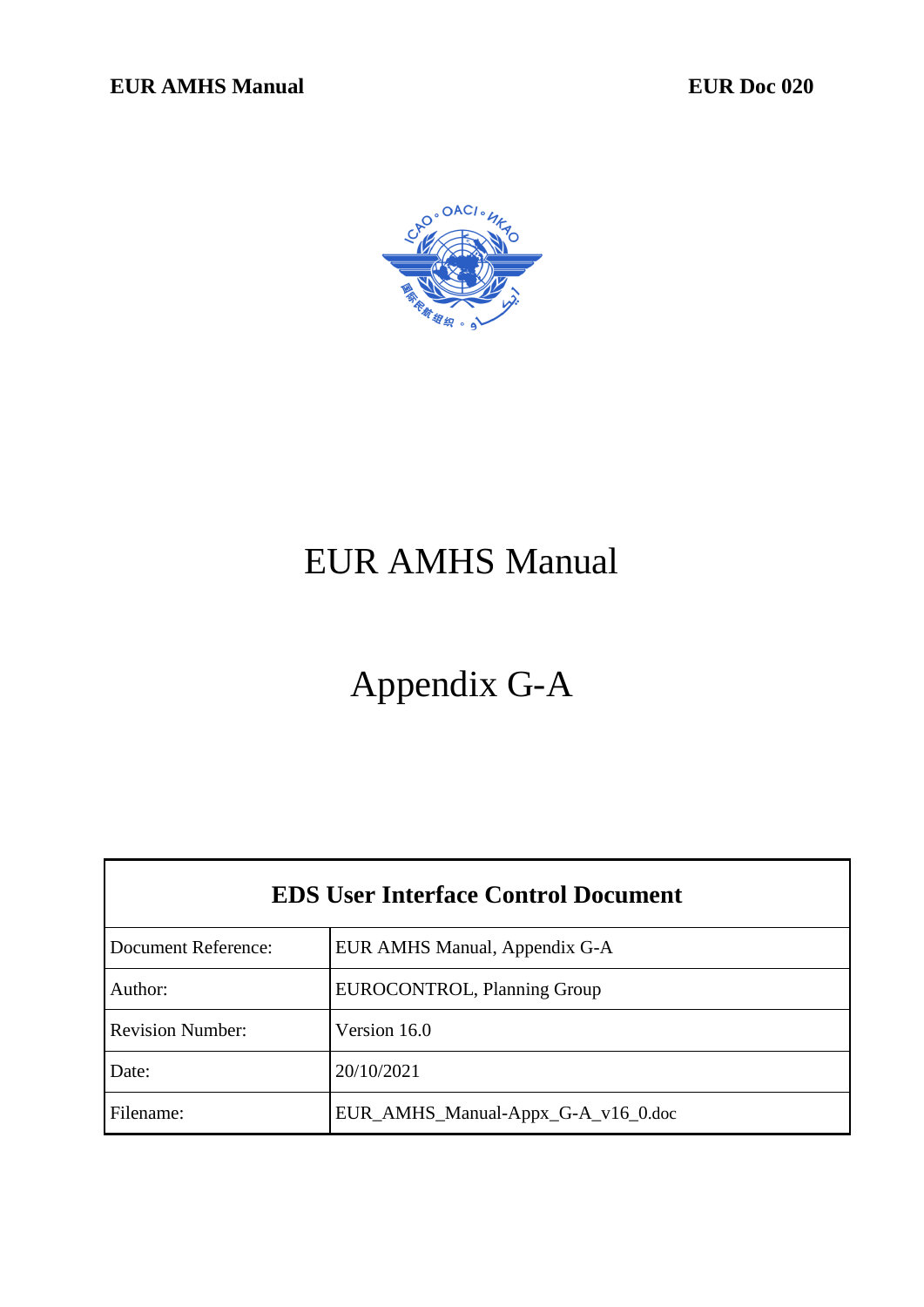## Document Control Log

| <b>Edition</b> | <b>Date</b>                                                                                                                                                                                                                                                                                         | <b>Comments</b>                                                                                                         | section/pages<br>affected                         |
|----------------|-----------------------------------------------------------------------------------------------------------------------------------------------------------------------------------------------------------------------------------------------------------------------------------------------------|-------------------------------------------------------------------------------------------------------------------------|---------------------------------------------------|
| 0.1            | 13/01/2016                                                                                                                                                                                                                                                                                          | Creation<br>of<br>the<br>document<br>based<br>on<br>EUROCONTROL document [9]                                            | all                                               |
| 0.2            | 17/02/2017                                                                                                                                                                                                                                                                                          | <b>Editorial modifications</b><br>Inclusion of material concerning Guidance for<br>Modifications of the DirectorySchema | all                                               |
| 1.0            | 04/04/2017                                                                                                                                                                                                                                                                                          | Final version for presentation to AFSG/21 as<br>attachment to CP-AMHSM-16-001<br>and CP-<br>AMHSM-16-006                | all                                               |
| 12.0           | 28/04/2017                                                                                                                                                                                                                                                                                          | Adopted version (AFSG/21)                                                                                               |                                                   |
| 12.1           | 23/04/2018                                                                                                                                                                                                                                                                                          | Incorporation of CP-AMHSM-17-004                                                                                        | References                                        |
| 13.0           | 27/04/2018                                                                                                                                                                                                                                                                                          | Adopted version (AFSG/22)                                                                                               |                                                   |
| 13.1           | 11/02/2019                                                                                                                                                                                                                                                                                          | Incorporation of CP-AMHSM-18-001                                                                                        | 4.1.15, 4.1.16,<br>4.1.17, 4.1.18<br>4.2.9, 5.1.3 |
| 14.0           | 05/03/2019                                                                                                                                                                                                                                                                                          | Adopted version (AFSG/23)                                                                                               |                                                   |
| 14.1           | 26/11/2019<br>Incorporation of CP-AMHS-19-002<br>to COG/74&RCOG/11<br>Adaption:<br>According<br>Decision /4, Approval of AFS to SWIM Transition<br>Task Force (AST TF) Terms of Reference (ToR)<br>and coherent Work Programme, the Author of<br>EUR Doc 020 changed from "AFSG PG" to "AST<br>PG". |                                                                                                                         | all                                               |
| 15.0           | 12/11/2020                                                                                                                                                                                                                                                                                          | Adopted version (AST TF/01)                                                                                             |                                                   |
| 16.0           | 20/10/2021                                                                                                                                                                                                                                                                                          | Adopted version (AST TF/02)                                                                                             |                                                   |
|                |                                                                                                                                                                                                                                                                                                     |                                                                                                                         |                                                   |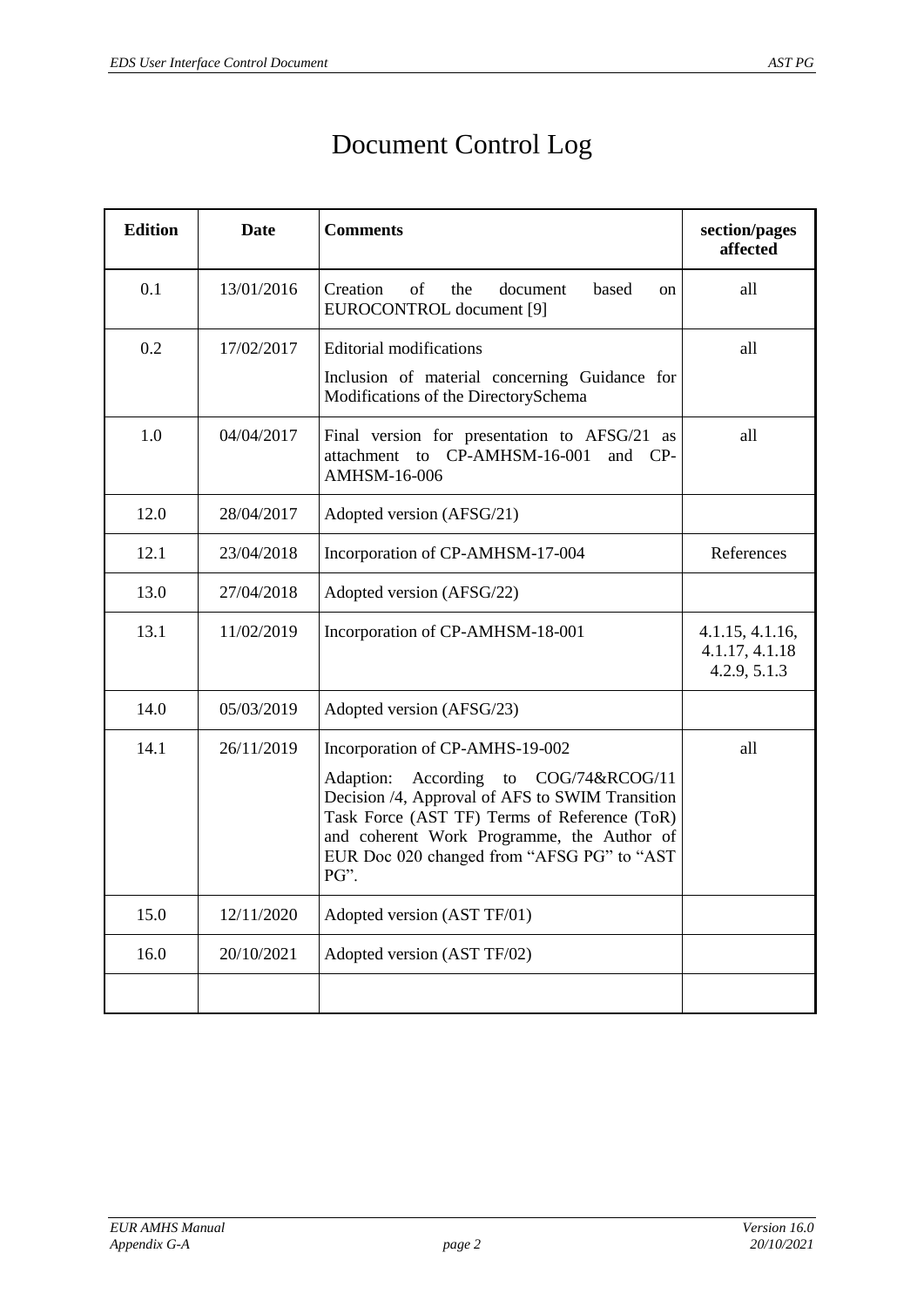## Table of contents

| $\mathbf{1}$             |                                                                  |  |
|--------------------------|------------------------------------------------------------------|--|
| 1.1<br>1.2<br>1.3        |                                                                  |  |
| $\mathbf{2}$             |                                                                  |  |
| 2.1<br>2.2<br>2.3<br>2.4 |                                                                  |  |
| 3                        |                                                                  |  |
| 3.1<br>3.2<br>3.3        |                                                                  |  |
| 4                        |                                                                  |  |
| 4.1<br>4.2<br>4.3        |                                                                  |  |
| 5                        |                                                                  |  |
| 5.1<br>5.2<br>5.3        | 5.3.1<br>5.3.2<br>5.3.3                                          |  |
| 6                        | ASSESSMENT OF IMPACT OF MODIFICATIONS TO THE DIRECTORY SCHEMA 22 |  |
| 6.1<br>6.2<br>6.3<br>6.4 |                                                                  |  |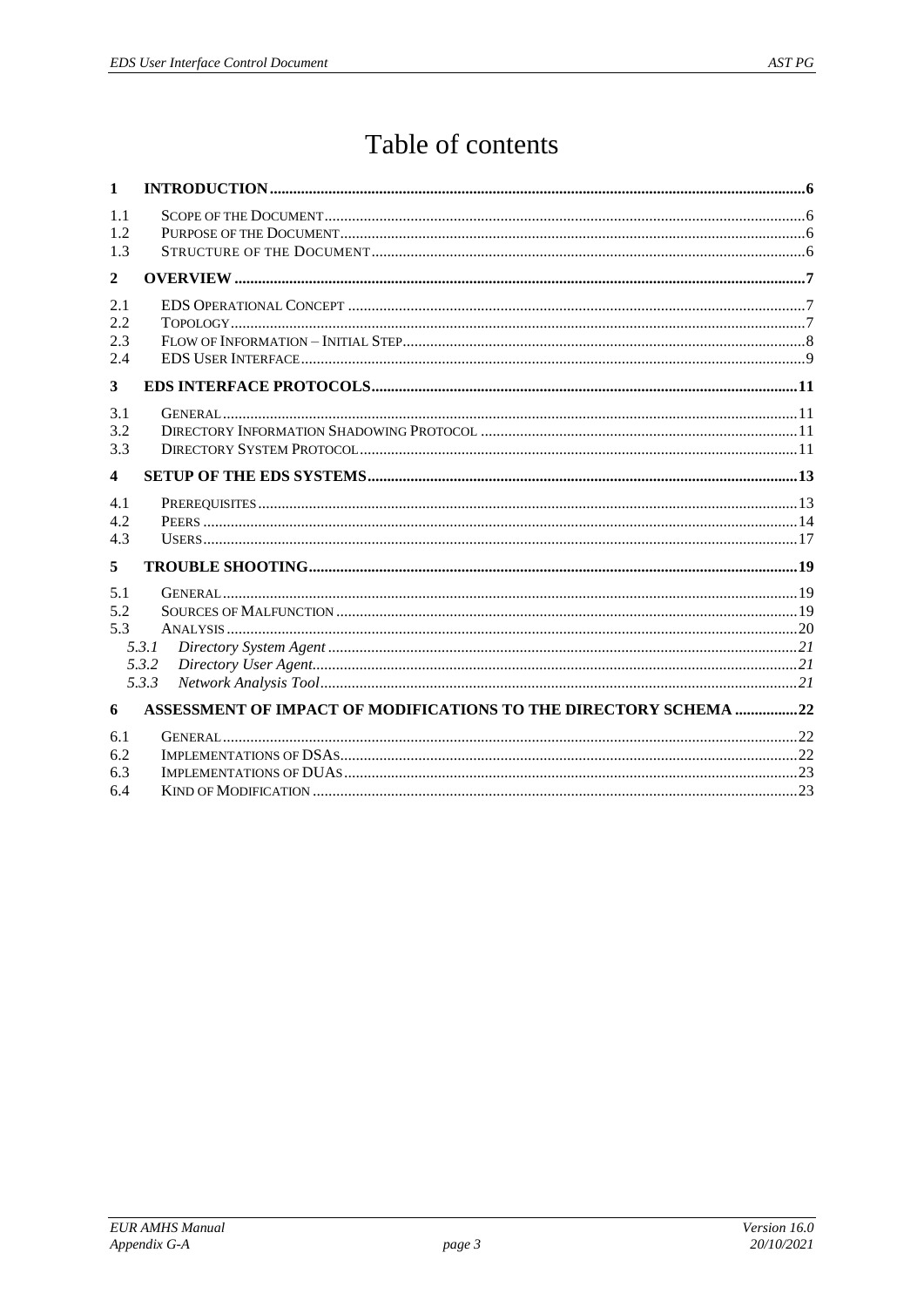## References

- [1] ICAO Annex 10 Aeronautical Telecommunications, Volume II: Communication Procedures, Seventh Edition, July 2016
- [2] ICAO Doc 9880 AN/466 Manual on Detailed Technical Specifications for the Aeronautical Telecommunication Network (ATN) using ISO/OSI Standards and Protocols, Part II — Ground-Ground Applications — Air Traffic Services Message Handling Services (ATSMHS), 2nd Edition, 2016
- <span id="page-3-1"></span>[3] ICAO Doc 9880 AN/466 Manual on Detailed Technical Specifications for the Aeronautical Telecommunication Network (ATN) using ISO/OSI Standards and Protocols, Part IV — Directory Services, Security and Identifier Registration, 2nd Edition, 2016
- <span id="page-3-8"></span>[4] ICAO Doc 9896 Manual on the Aeronautical Telecommunication Network (ATN) using Internet Protocol Suite (IPS) Standards and Protocol, 2nd Edition, 2015
- <span id="page-3-3"></span>[5] EUR Doc 020, EUR AMHS Manual
- <span id="page-3-5"></span>[6] EUR Doc 021, ATS Messaging Management Manual,
- <span id="page-3-4"></span>[7] EUROCONTROL-SPEC-0136 EUROCONTROL Specification on the Air Traffic Services Message Handling System (AMHS), Edition 2.0, 18/09/2009 *Note.– Specification's reference published as a Community specification in the Official Journal of the European Union, C 323/24, 31.12.2009.*
- <span id="page-3-2"></span>[8] EUROCONTROL European Directory Service (EDS) – Operational Concept – WP2 (Concept), Version 1.0, 26/10/2011
- <span id="page-3-0"></span>[9] EUROCONTROL European Directory Service – EDS User Interface Manual – Version 2.0 Edition Date: 11/12/2015, Status: Released Issue, Intended for: AFSG
- <span id="page-3-7"></span>[10] ISO/IEC 7498-1 Information technology – Open Systems Interconnection – Basic Ref. Model: The Basic Model, 2nd Edition, 1994
- <span id="page-3-6"></span>[11] ISO/IEC 9594-n Information technology – Open Systems Interconnection – The Directory (multi-part), 5th Edition, 2005 *Note.– This set of standards was also published as ITU-T X.500 (08/2005) set of standards.*
- [12] ISO/IEC 10021-7 Information technology Message Handling Systems (MHS) Interpersonal Messaging System, 2003
- <span id="page-3-9"></span>[13] IETF RFC 1006 ISO Transport Service on top of the TCP, Version: 3, May 1987
- <span id="page-3-10"></span>[14] IETF RFC 2126 ISO Transport Service on top of TCP (ITOT), March 1997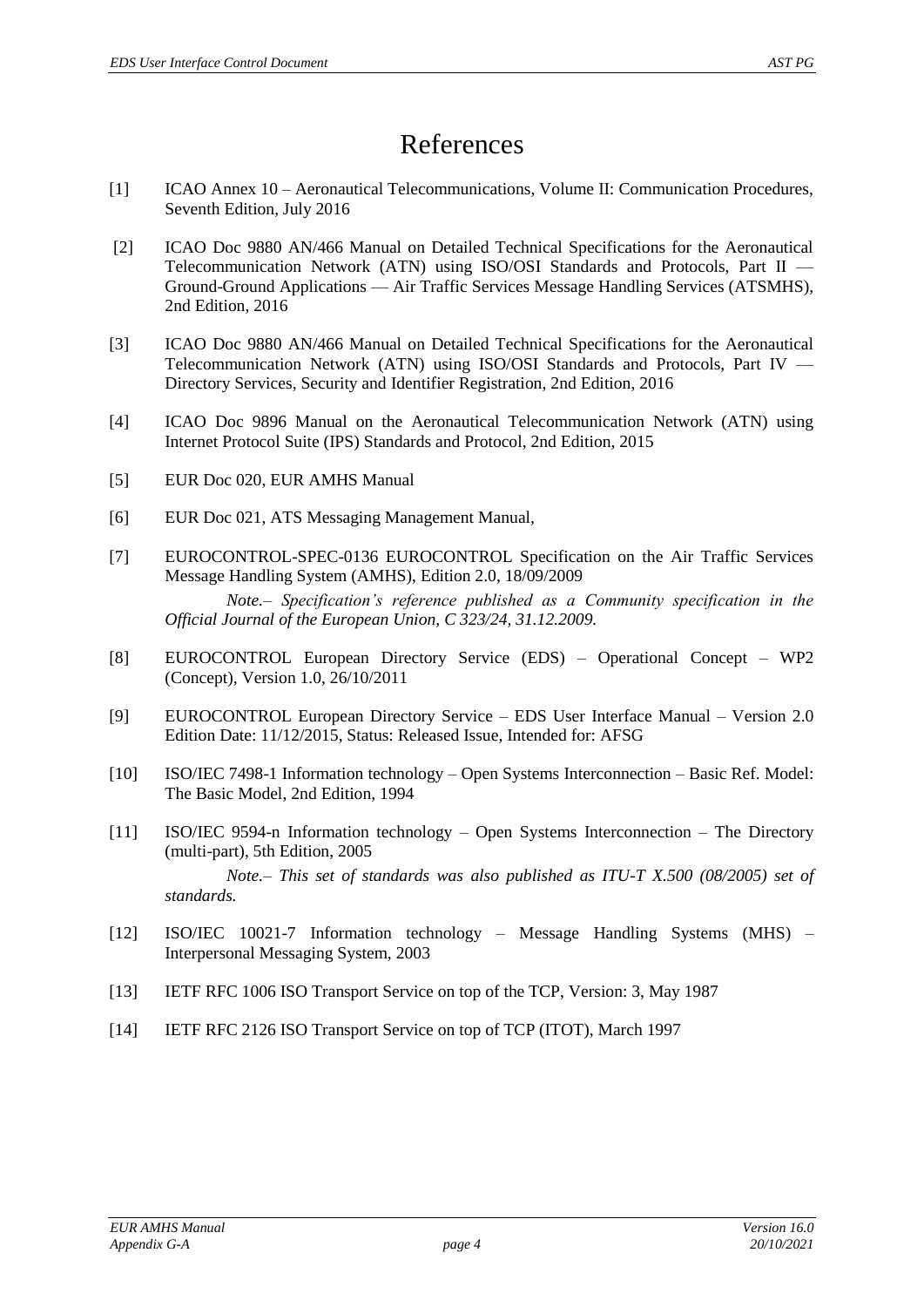## Table of Figures

## **List of Tables**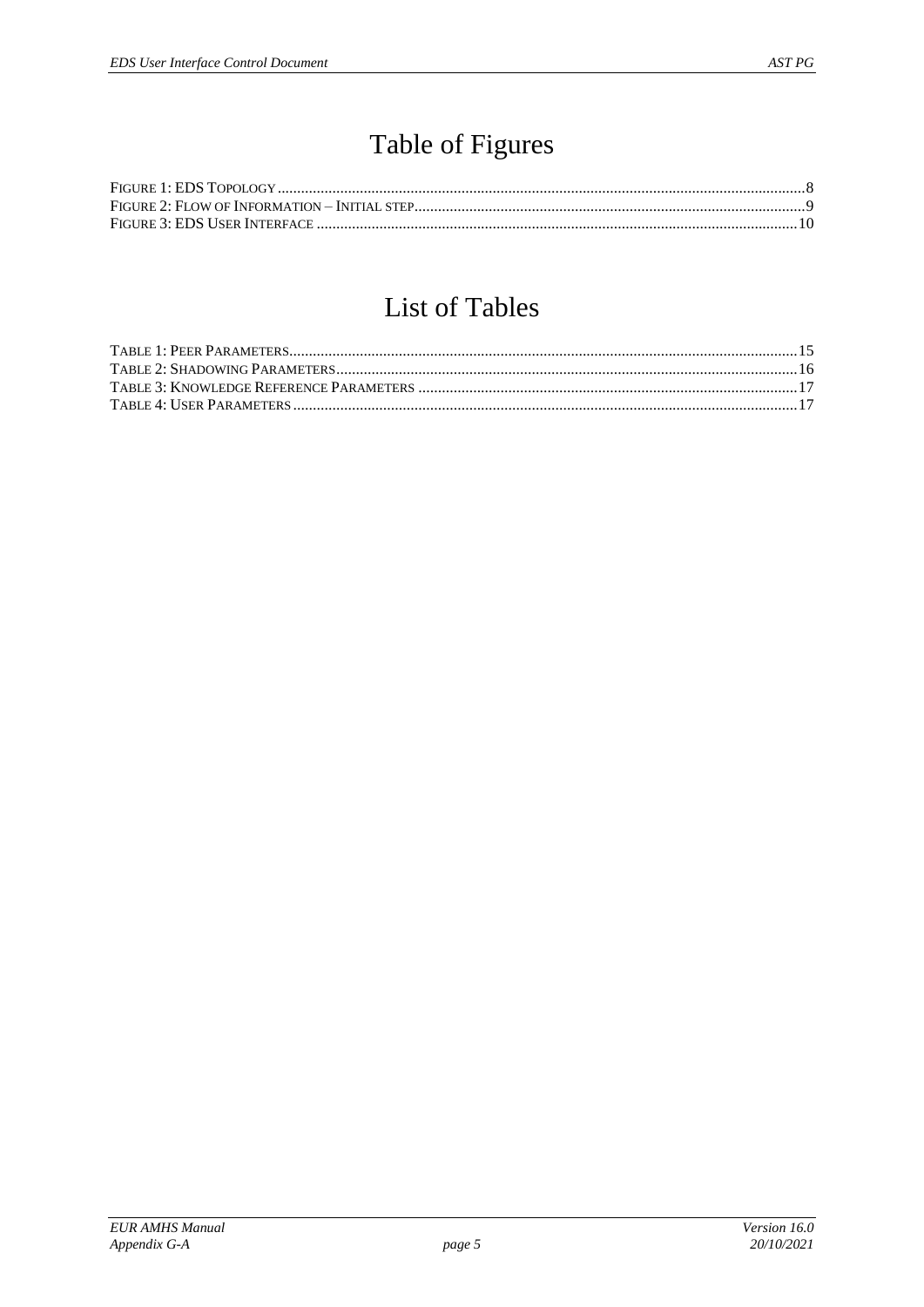## <span id="page-5-0"></span>**1 Introduction**

#### *1.1 Scope of the Document*

1.1.1 This document describes the interface of European Directory Service (EDS) for cooperating and adjacent users. It summarises interface details for the exchange of information between the Central European DSA, and Co-operating and Adjacent DSAs.

1.1.2 The European Directory Service (EDS) is the implementation of ATN Directory services [\[3\]](#page-3-1) in Europe. The EDS provides future, directory-based means for collection and distribution of information within Europe and exchange of information with other Regions, States and Organisations.

1.1.3 EUROCONTROL has implemented the Central European DSA for the initial step according to the EDS Operational Concept initially defined in the EUROCONTROL EDS Operational Concept document [\[8\]](#page-3-2), adopted by the Aeronautical Fixed Services Group (AFSG) and published in Appendix G to ICAO EUR Doc 020 (EUR AMHS Manual) [\[5\]](#page-3-3).

1.1.4 In the initial step of the EDS Operational Concept the ATS Messaging Management Centre (AMC) is the single source of information for distribution by EDS. In support of the ATS Message Handling Service (ATSMHS) the AMC supplies related information to the Central European DSA which in turn distributes the information to Co-operating and Adjacent DSAs.

#### *1.2 Purpose of the Document*

1.2.1 The purpose of this document is the establishment of an Interface Control Document (ICD) for the interface between the Central European DSA on the one hand and Co-operating and Adjacent DSAs on the other hand. The document summarises the communications means of EDS. It shall assist in setting up communications with the Central European DSA. Furthermore, it includes guidance material and advice for trouble shooting.

1.2.2 The operators, engineering and maintenance personnel of States or Organisations operating Co-operating and Adjacent DSAs are the intended, primary audience of this document. In addition, this document might serve implementers and users as guidance material.

#### *1.3 Structure of the Document*

1.3.1 This document is composed of the following chapters:

- Chapter [1](#page-5-0) (this chapter) contains an introduction to the document.
- Chapter [2](#page-6-0) gives an overview on EDS and the EDS user interface.
- Chapter [3](#page-10-0) specifies the EDS interface protocols.
- Chapter [4](#page-12-0) provides guidance on setup of systems.
- Chapter [5](#page-18-0) gives assistance for trouble-shooting.
- Chapter [6](#page-21-0) provides guidelines for software updates and directory structure changes.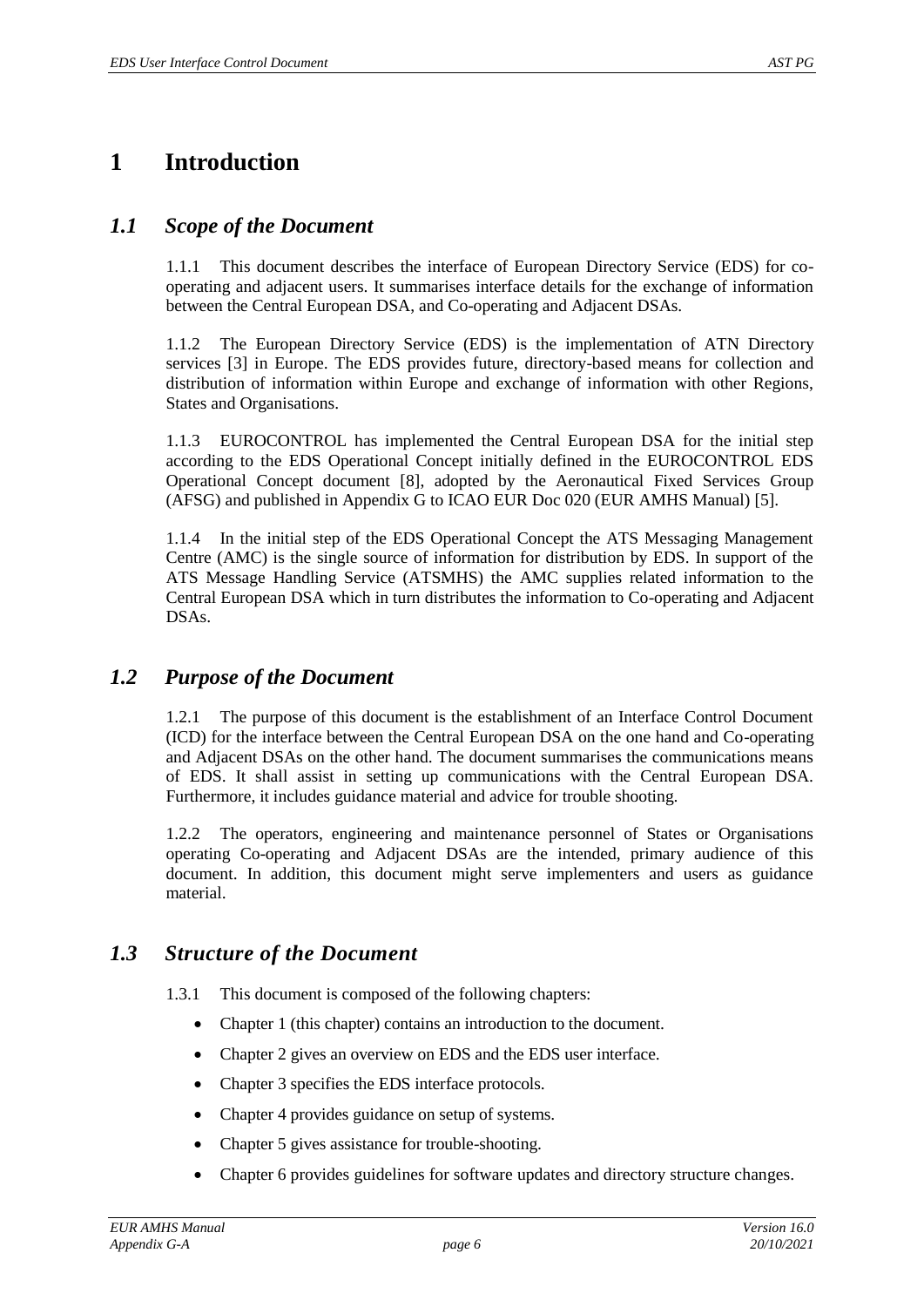## <span id="page-6-0"></span>**2 Overview**

### *2.1 EDS Operational Concept*

2.1.1 The EDS Operational Concept adopts and refines the approach given by the AMHS Community Specification [\[7\]](#page-3-4), further referred to as AMHS CS. The AMHS CS (Chapter 4) outlines a centralised Directory service as a European Common Facility.

2.1.2 In addition to an isolated European solution, the EDS Operational Concept considers the global aspect of Directory services. Regions, States, and Organisations not directly participating in the concept, need to exchange data with the Central European DSA and/or States and Organisations participating in the concept.

2.1.3 The EDS Operational Concept given in Appendix G to ICAO EUR Doc 020 (EUR AMHS Manual) [\[5\]](#page-3-3) considers existing implementations, current network infrastructure, established management procedures and proposes a three-step transition process consisting of the initial, intermediate and final step. This document focuses on the initial step of the EDS Operational Concept.

## *2.2 Topology*

2.2.1 The EDS Operational Concept describes an overall online Directory solution. In the framework of the European Directory Service (EDS) the term "online" refers to a service that provides direct and automated communication means between the involved entities using well-defined protocols. Communication is established and takes place on demand or by schedule. Manual initiation or intervention by human users on a regular basis is not foreseen. A permanent exchange of information on a 24 hour basis is not implied by the term online.

2.2.2 The EDS Operational Concept as specified in Appendix G to ICAO EUR Doc 020 (EUR AMHS Manual) [\[5\]](#page-3-3) describes the relationship of the Central European DSA with Cooperating and Adjacent DSAs implemented by participating and non-participating States and Organisations. [Figure 1](#page-7-0) gives an abstract overview of the EDS topology.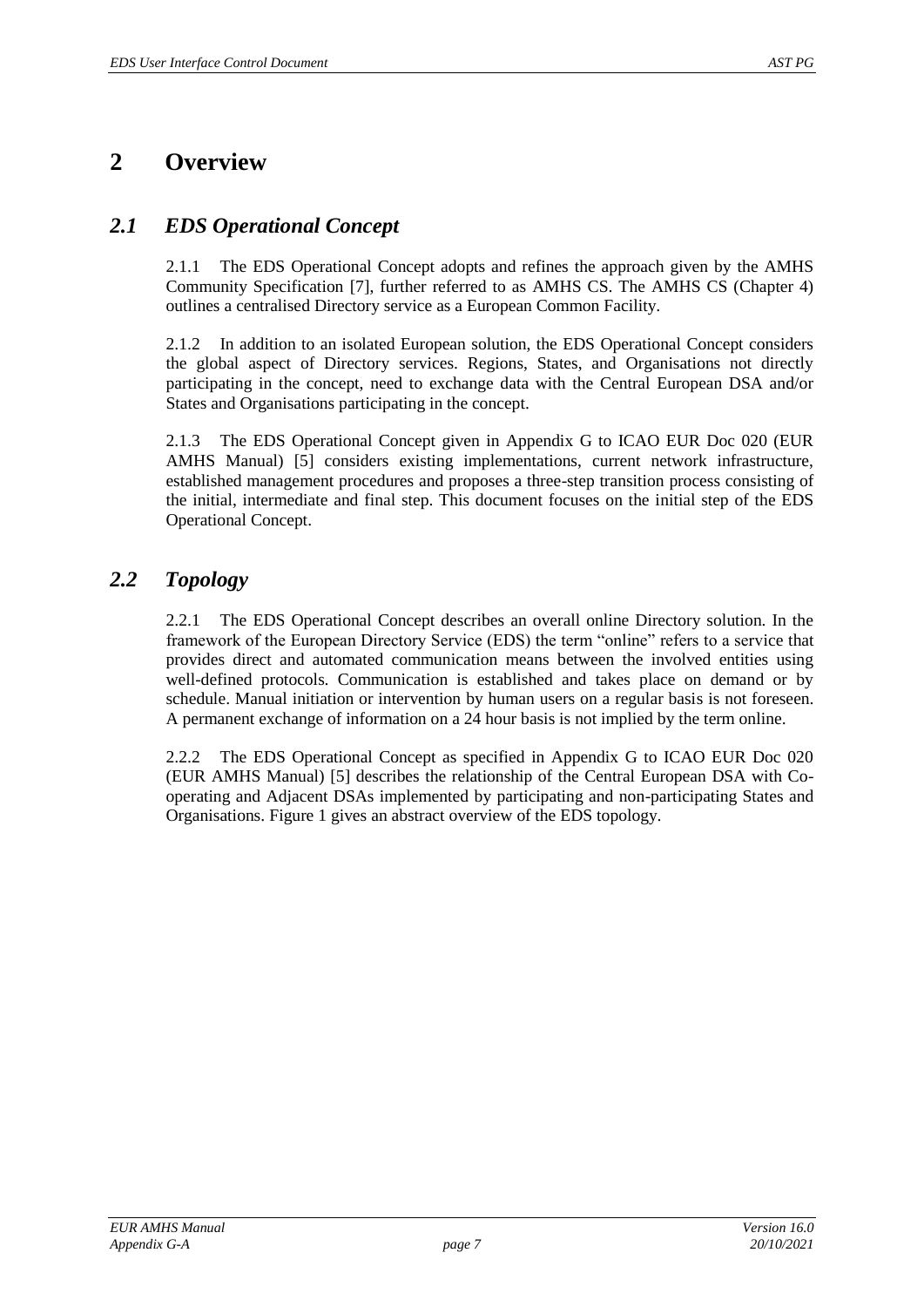

*Figure 1: EDS Topology*

## <span id="page-7-0"></span>*2.3 Flow of Information – Initial Step*

2.3.1 In the initial step of EDS, the ATS Messaging Management Centre (AMC) remains the single source of relevant information. CCC Operators and AMC Operators remain in charge of management, consolidation and distribution of information. The EDS complements the AMC services and serves as a second means for distribution of information.

2.3.2 In line with the procedures specified in ICAO EUR Doc 021 (ATS Messaging Management Manual) [\[6\]](#page-3-5), the AMC periodically provides relevant information to the Central European DSA, which in turn distributes the modifications to Co-operating and Adjacent DSAs of States and Organisations. These periodical events are when:

- Pre-operational Area status becomes 'in preparation' or 'proposed';
- Pre-operational Area status becomes 'released'; and
- Pre-operational Area with status 'released' is moved to the Operational Area

2.3.3 The basic flow of information in the initial step of the EDS Operational Concept as specified by the EUR AMHS Manual [\[5\]](#page-3-3) is outlined i[n Figure 2](#page-8-0) below.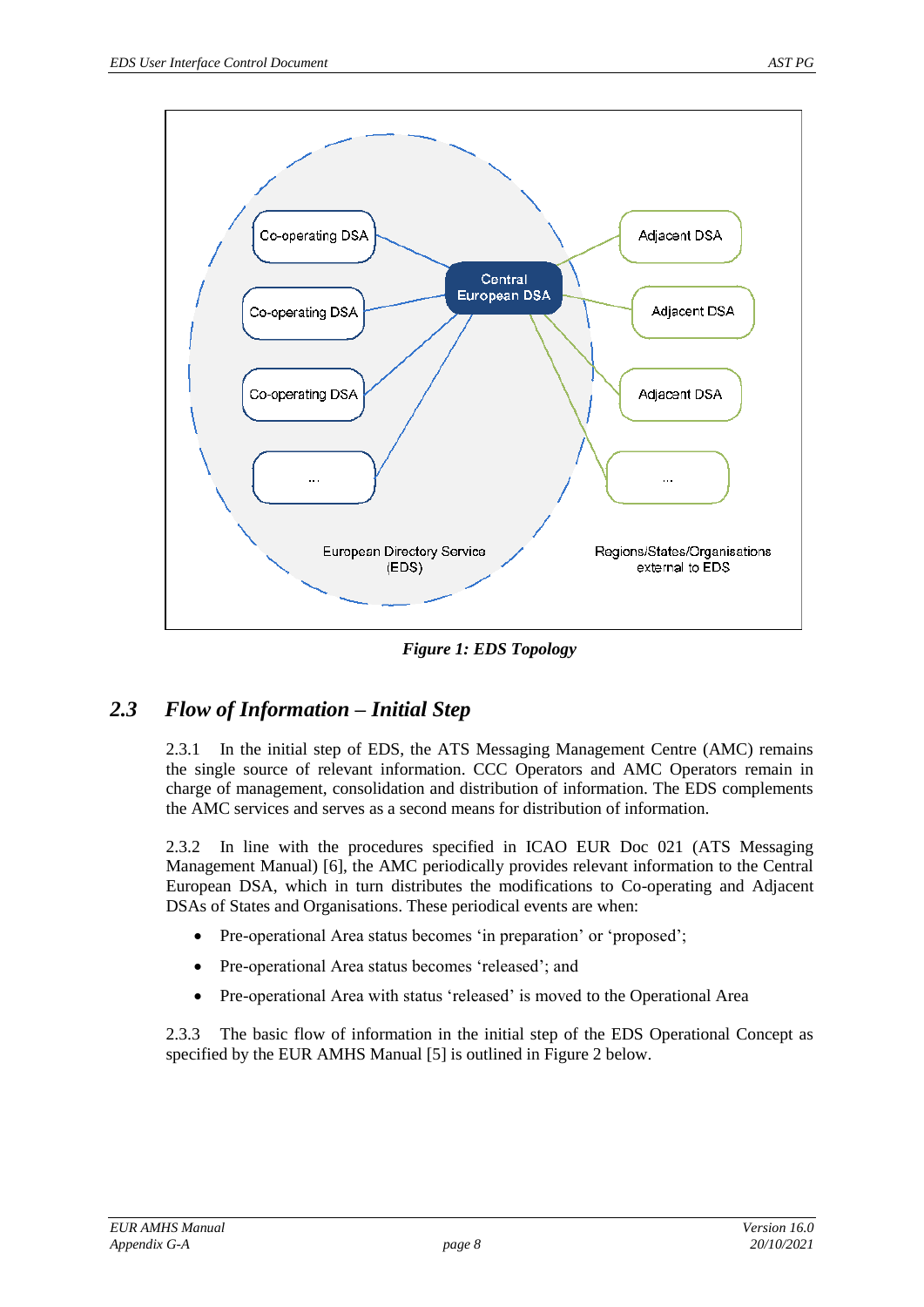

*Figure 2: Flow of Information – Initial step*

<span id="page-8-0"></span>2.3.4 The processing of the information provided at the Co-operating and Adjacent DSAs by the Central European DSA and the provision of information to end users is a local matter and considered out of scope.

## *2.4 EDS User Interface*

2.4.1 The focus of this document is the EDS user interface between the Central European DSA and the EDS users, as outlined in [Figure 3.](#page-9-0) In this context, EDS users are identified as the users of the centralised service provided by the Central European DSA, as a European Common Facility. In other words, this document is concerned with aspects of the interface between the Central European DSA and the Co-operating and Adjacent DSAs.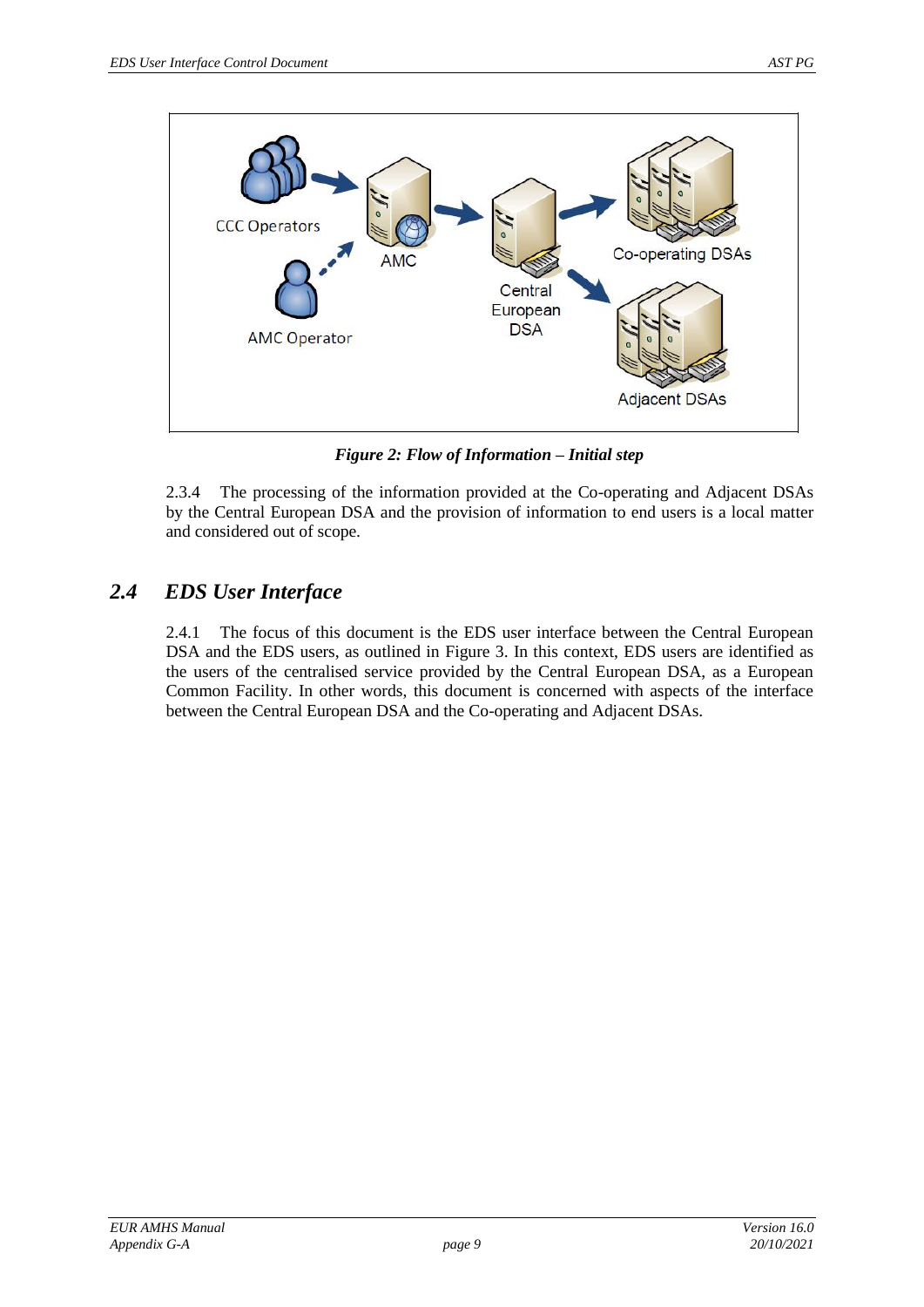

<span id="page-9-0"></span>*Figure 3: EDS User Interface*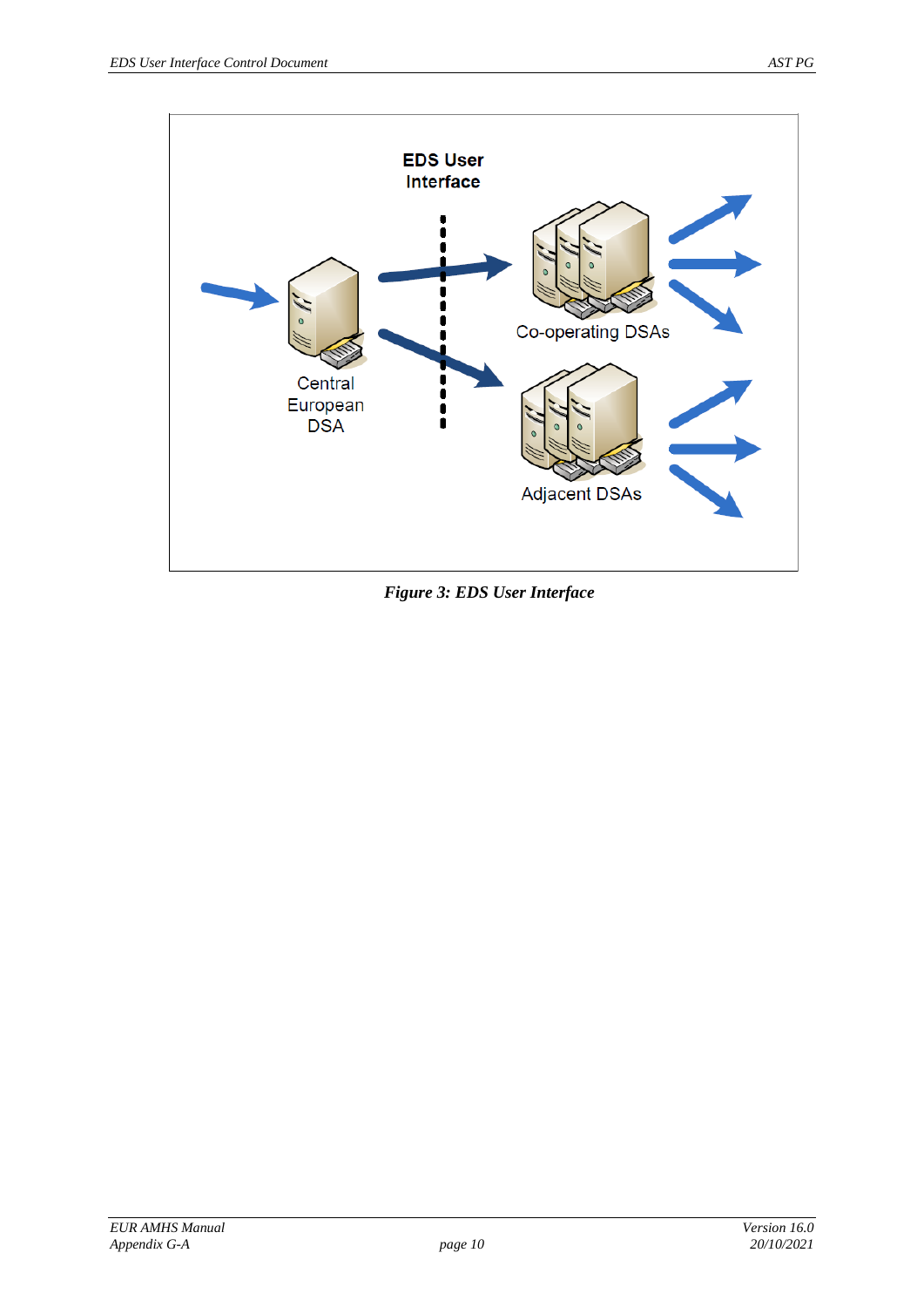## <span id="page-10-0"></span>**3 EDS Interface Protocols**

#### *3.1 General*

3.1.1 This chapter recaps the X.500 protocols deployed between the Central European DSA, and Co-operating and Adjacent DSAs, further referred to as peer DSAs.

3.1.2 The EDS Operational Concept identifies the Directory Information Shadowing Protocol (DISP) and the Directory System Protocol (DSP) for exchange of information between peer DSAs.

#### <span id="page-10-1"></span>*3.2 Directory Information Shadowing Protocol*

3.2.1 The Directory Information Shadowing Protocol (DISP) specified in ISO/IEC 9594-9 [\[11\]](#page-3-6) supports shadowing between two DSAs where a copy of a sub-tree of the Directory Information Tree (DIT) is made available at another DSA. Shadowing is the standard way of replication for X.500-based Directory services. Following the proposal introduced by the AMHS CS [\[7\]](#page-3-4), the EDS Operational Concept recommends DISP for the purpose of distribution of information from the Central European DSA to Co-operating and Adjacent DSAs.

3.2.2 A shadowing agreement needs to be established between the involved parties, which defines a unique identifier and version, as well as other parameters such as the unit of replication and the update mode.

3.2.3 When DISP is used for distribution of information within EDS, the Central European DSA always acts as the supplier of the information and the Co-operating or Adjacent DSA always takes the role of the consumer of the information. On change of information the Central European DSA initiates shadowing providing an incremental update of the information that has changed. Prior to perform shadowing, the Central European DSA establishes an application association as necessary using the operation *dSAShadowBind* which corresponds to the operation *dSABind*, if not already established as a result of a previous action. Shadowing is performed through the shadowing operations *coordinateShadowUpdate*  and *updateShadow*.

### <span id="page-10-2"></span>*3.3 Directory System Protocol*

3.3.1 The Directory System Protocol (DSP) specified in ISO/IEC 9594-5 [\[11\]](#page-3-6) supports communications between two DSAs, where a request for information cannot or at least cannot fully be resolved by one DSA and is forwarded to another DSA.

3.3.2 Taking into account available products, implementations and the fact that DISP was not mandated by ICAO Doc 9880 Part IV [\[3\]](#page-3-1) or the AMHS CS [\[7\]](#page-3-4), the EDS Operational Concept allows for other, non-standard or proprietary means of bulk retrieval from the Central European DSA using chaining by DSP.

3.3.3 When DSP is used to retrieve information from the Central European DSA, the Cooperating or Adjacent DSA acts as the initiator of uni-chained interrogation operations such as c*hainedread* and c*hainedlist*. Bulk retrieval needs to be initiated by a specialised Directory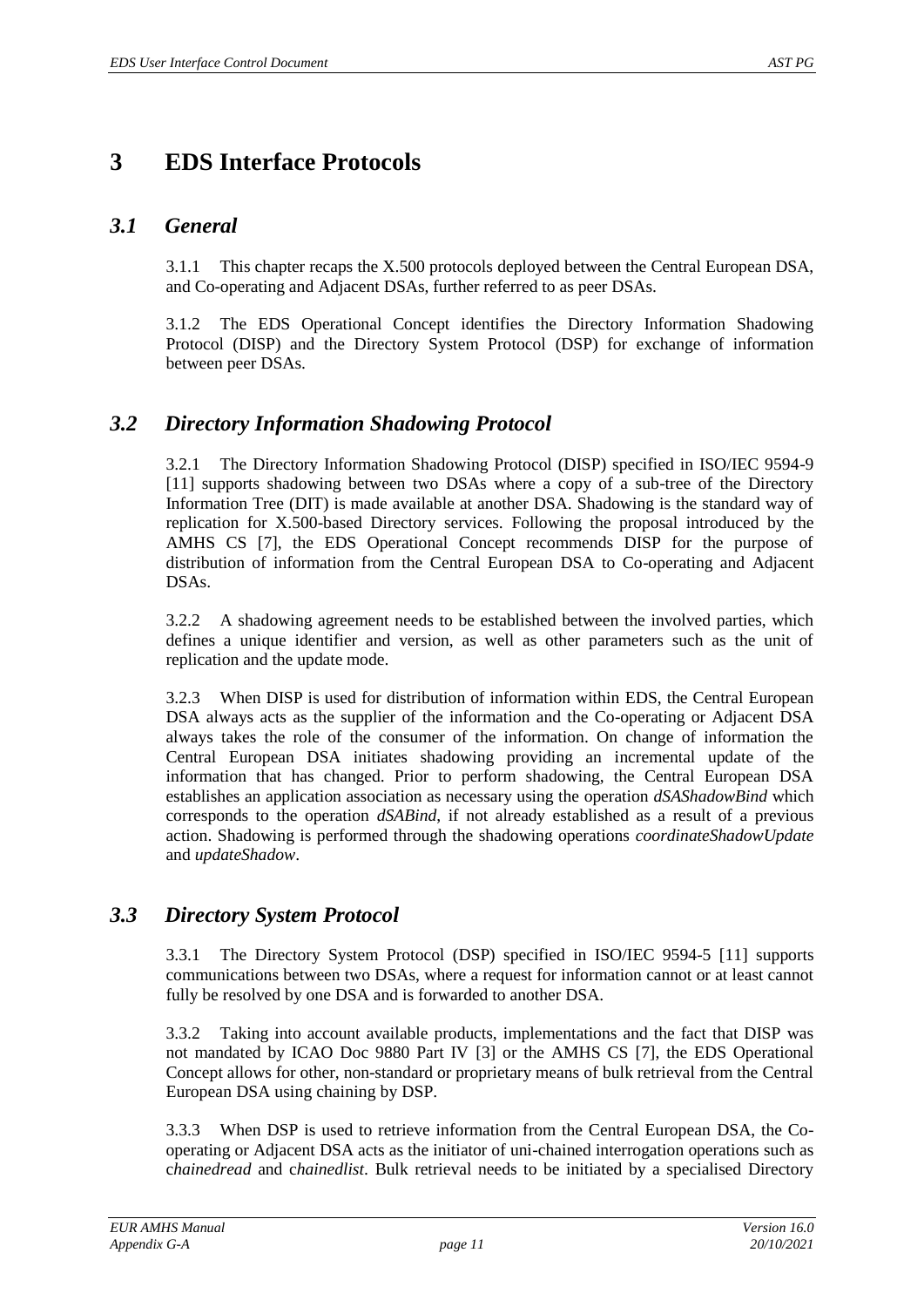User Agent (DUA), which initiates the chained operation by emitting interrogation operations to the local, Co-operating or Adjacent DSA. Prior to perform chained interrogation operations the Co-operating or Adjacent DSA establishes an application association by means of the operation *dSABind*, if not already established as a result of a previous action.

3.3.4 Whereas shadowing is the primary means for distribution of information within EDS (push distribution), States and Organisations might implement specialised DUAs in order to indirectly retrieve the information from the Central European DSA through their local Cooperating or Adjacent DSAs (pull distribution). It is not the intention to retrieve the information on a case by case basis, but to retrieve a full copy of relevant information using chained operations of DSP.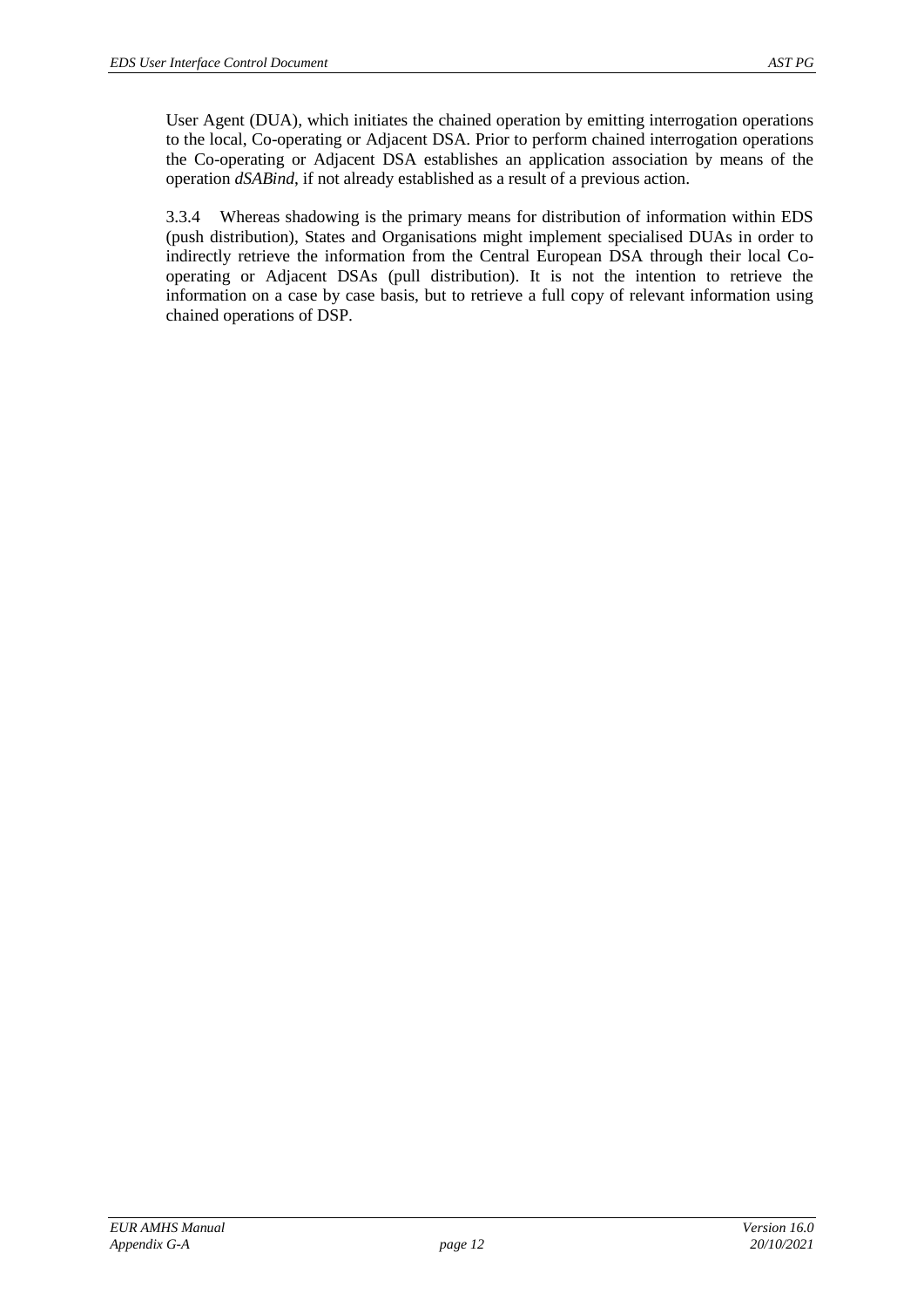## <span id="page-12-0"></span>**4 Setup of the EDS Systems**

#### *4.1 Prerequisites*

4.1.1 This section establishes basic conformance requirements that are considered prerequisites for interoperability and validation testing.

4.1.2 A Co-operating or Adjacent DSA is an implementation of an X.500 Directory System Agent (DSA). Co-operating and Adjacent DSA have to implement the profiles identified by ICAO Doc 9880 Part IV [\[3\]](#page-3-1) and the AMHS Community Specification [\[7\]](#page-3-4). Support of DISP is strongly recommended, however not mandated.

4.1.3 *Conformance Requirement:* An implementation of a Co-operating or Adjacent DSA shall conform to ISO/IEC 9594 set of standards [\[11\]](#page-3-6) and the profiles defined by ICAO Doc 9880 Part IV [\[3\]](#page-3-1) and the AMHS Community Specification [\[7\]](#page-3-4).

4.1.4 In the EDS, peer DSAs make use of the Directory Information Shadowing Protocol (DISP) or the Directory System Protocol (DSP) as already outlined in chapter [3.](#page-10-0) These protocols in turn are based on the 7-layer ISO Open Systems Interconnection (OSI) model as given in ISO/IEC 7498-1 [\[10\]](#page-3-7). In case DISP is not supported by an implementation, distribution of information could be achieved through DSP requiring some additional effort for the development of a specialised DUA implementing pull distribution.

4.1.5 *Conformance Requirement:* The implementation of the Directory Information Shadowing Protocol (DISP) by a Co-operating or Adjacent DSA shall conform to ISO/IEC 9594-9 [\[11\]](#page-3-6) supporting simple authentication and on-change, supplier-initiated, total and incremental updates.

4.1.6 *Conformance Requirement:* The implementation of the Directory System Protocol (DSP) by a Co-operating or Adjacent DSA shall conform to the ISO/IEC 9594-5 [\[11\]](#page-3-6) supporting simple authentication and chaining of type cross reference.

4.1.7 EDS follows the principles of IP-based networking set out in the ICAO Doc 9896 [\[4\]](#page-3-8) and ICAO EUR Doc 020 (EUR AMHS Manual) [\[5\]](#page-3-3). At the transport layer, deviating from the ISO/OSI model, EDS peer communication deploys the Transmission Control Protocol (TCP) and the Internet Protocol version 4 (IPv4) by providing an ISO transport service on top of TCP according to RFC 1006 [\[13\]](#page-3-9). In support of future use of the Internet Protocol version 6 (IPv6), provisions for an ISO transport mapping on top of TCP according to RFC 2126 [\[14\]](#page-3-10) is recommended.

4.1.8 *Conformance Requirement:* A Co-operating or Adjacent DSA shall implement the ISO transport service on top of TCP (transport mapping) in conformance with RFC 1006 [\[13\]](#page-3-9) for IPv4. In case the implementation supports IPv6, the implementation of the transport mapping shall conform to RFC 2126 [\[14\]](#page-3-10).

*Note.– The use of TCP/IP enables the deployment of a wide range of commercial Directory products and use of existing, common network infrastructure.*

4.1.9 The Directory schema of EDS is defined in Appendix G-B to ICAO EUR Doc 020 (EUR AMHS Manual) [\[5\]](#page-3-3). The implementation needs to support the relevant basic, the ATNspecific and the EDS-specific attribute types and object classes.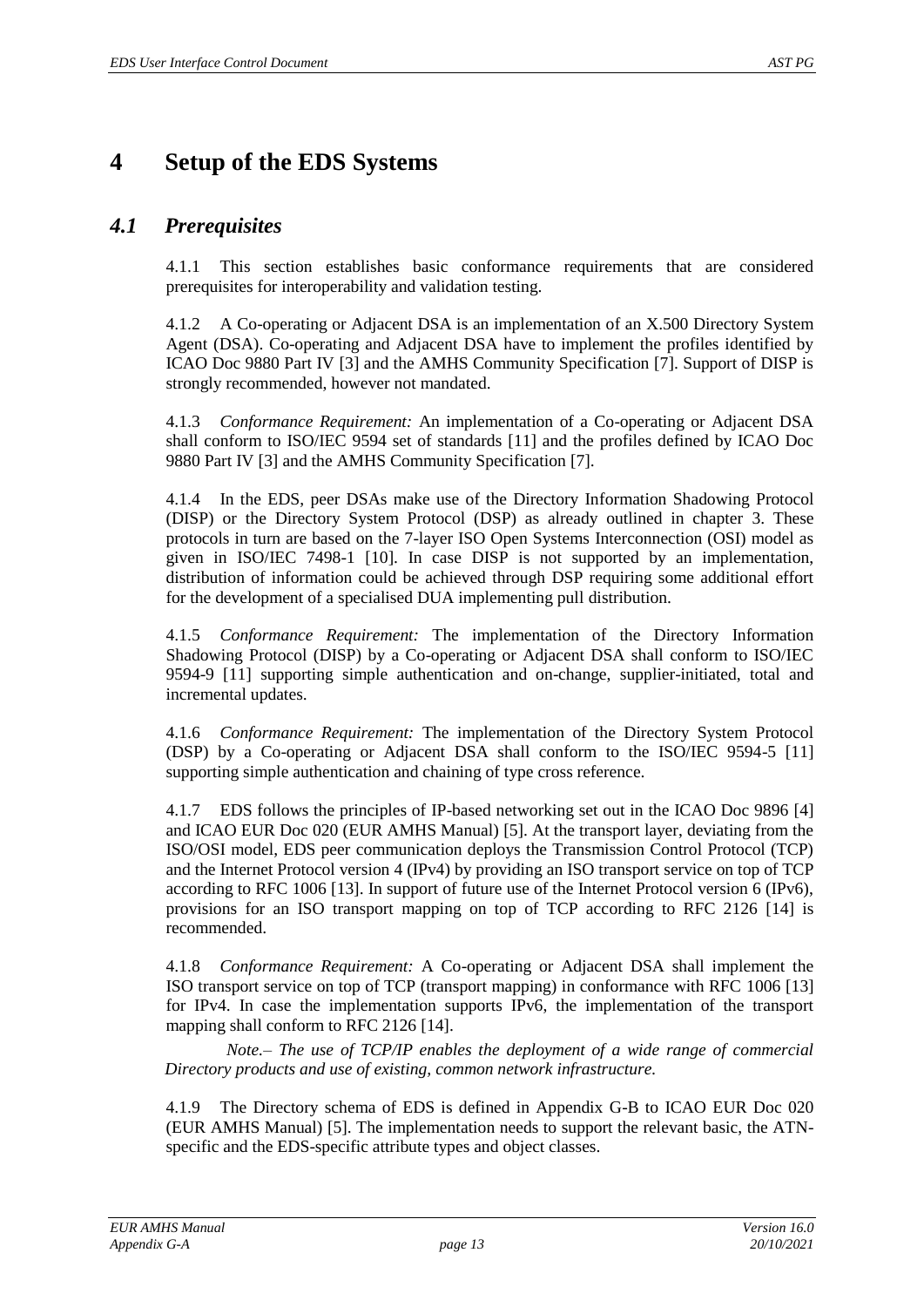4.1.10 *Conformance Requirement:* The Directory schema implemented by Co-operating and Adjacent DSAs shall conform to the EDS schema defined in Appendix G-B to ICAO EUR Doc 020 (EUR AMHS Manual).

4.1.11 In order to access the information at local Co-operating and Adjacent DSAs for testing, validation and checking purposes, it is strongly recommended that implementations incorporate an Operational Personnel DUA as specified in ICAO Doc 9880 Part IV [\[3\]](#page-3-1) as a minimum.

4.1.12 In terms of the underlying network there are two options to establish communications with the Central European DSA.

4.1.13 It is noted that communications between EDS peers occur in bursts during distribution of information.

#### *Pan-European Network Service*

4.1.14 The preferred option for the underlying network is the Pan-European Network Service (PENS). PENS is an international ground/ground communications infrastructure jointly implemented by EUROCONTROL and the European air navigation service providers (ANSPs) in order to meet existing and future air traffic communication requirements. PENS provides a common IP-based network service across the European region. EDS makes use of the following PENS VPNs:

- ANSP Test Messaging VPN, for validation and test purposes
- ANSP Operational Messaging VPN, for operations

#### *Virtual Private Network/Internet*

4.1.15 A site to site Virtual Private Network (VPN) established over the public Internet is the secondary option which could be made available after mutual agreement. The establishment of a VPN is based on Internet Protocol Security (IPSec) and requires the negotiation of additional VPN-related parameters between the parties involved.

4.1.16 For communications over the Internet (VPN) a bandwidth of 64 Kbit/s is proposed as a minimum.

#### *4.2 Peers*

4.2.1 Within EDS, identification of a DSA is achieved by its Distinguished Name (DN). EDS requires only simple authentication which implies the use of passwords. In other words, each communication peer is authenticated by its DN and password. The DNs and passwords form the credentials used in the bind operations; operation *dSABind* in case of DSP and operation *dSAShadowBind* in case of DISP.

4.2.2 Furthermore a presentation address is associated with each DSA in order to address the application entity of the communication peer in the network. A presentation address is composed of the following:

- Presentation selector;
- Session selector;
- Transport selector; and
- Network address.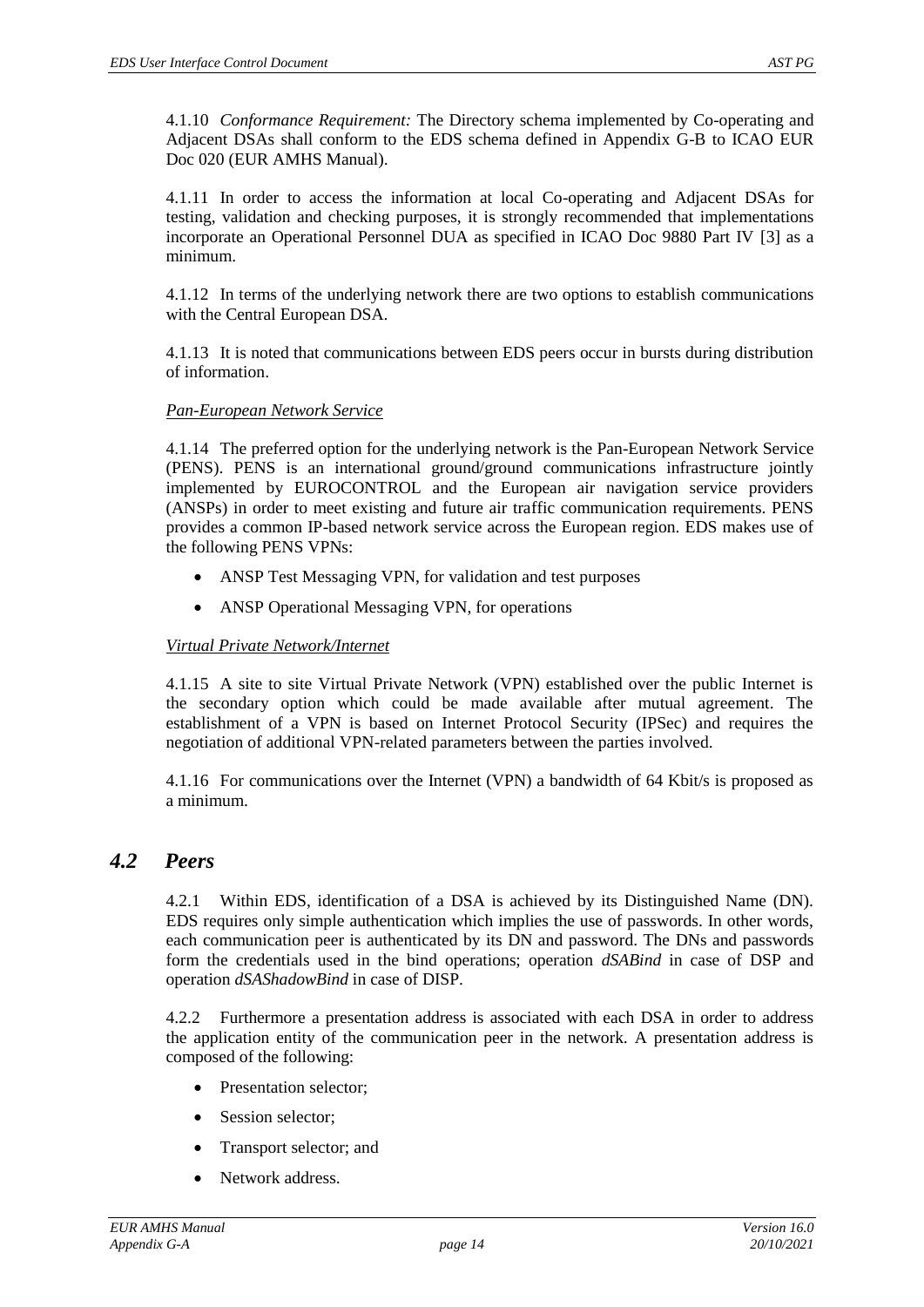4.2.3 In the EDS it is proposed to omit presentation, session and transport selectors, i.e. the selectors are not present in the presentation address. The network address is composed of the IP address and the TCP port. Depending on the network firewalls performing network address translation (NAT) the IP address needs to be adjusted accordingly. TCP port 102 is well known for ISO services on top of TCP, but other TCP ports may be used depending on local requirements.

4.2.4 [Table 1](#page-14-0) provides an overview on the parameters required to setup peers. This table could be used to bilaterally agree on and exchange the peer parameters.

| <b>Parameter</b>                                                 | <b>Central European</b><br><b>DSA</b> | Co-operating or<br><b>Adjacent DSA</b> |
|------------------------------------------------------------------|---------------------------------------|----------------------------------------|
| Distinguished Name                                               |                                       |                                        |
| Password                                                         |                                       |                                        |
| <b>Presentation Selector</b>                                     |                                       |                                        |
| <b>Session Selector</b>                                          |                                       |                                        |
| <b>Transport Selector</b>                                        |                                       |                                        |
| <b>Network Address</b><br><b>TCP Port</b><br><b>IPv4</b> Address |                                       |                                        |

#### *Table 1: Peer Parameters*

<span id="page-14-0"></span>4.2.5 The parameters of the Central European DSA are provided by the Central Administrator. The operational facility is known by the value *O=EUXX*.

4.2.6 The Operator of a Co-operating or Adjacent DSA shall define the related parameters in accordance with the provisions given below, except for the password which is provided by the Central Administrator in order to ensure a minimum password complexity.

4.2.7 The distinguished name of the operational DSAs shall be represented by the attribute type *organization* taking the value of the location indicator of the respective COM Centre, e.g. *O=EDDD*.

4.2.8 The presentation, session and transport selectors are proposed to be absent. Values may be defined by mutual agreement.

4.2.9 The network address consists of the TCP port and the IPv4 address. The potential range of IP addresses is restricted by the common underlying network infrastructure in use. Within the network of the State or Organisation operating the Co-operating or Adjacent DSA the agreed TCP port and IP address may be mapped to a different IP address and different TCP port in line with local requirements.

*Note.– The detailed way and particular steps required to configure the peer parameters depend on the implementation.*

#### *Shadowing*

4.2.10 Shadowing using DISP is the preferred way for distribution of information. EDS makes use of supplier initiated, incremental updates triggered automatically on change. Further details on shadowing using DISP are given in section [3.2.](#page-10-1)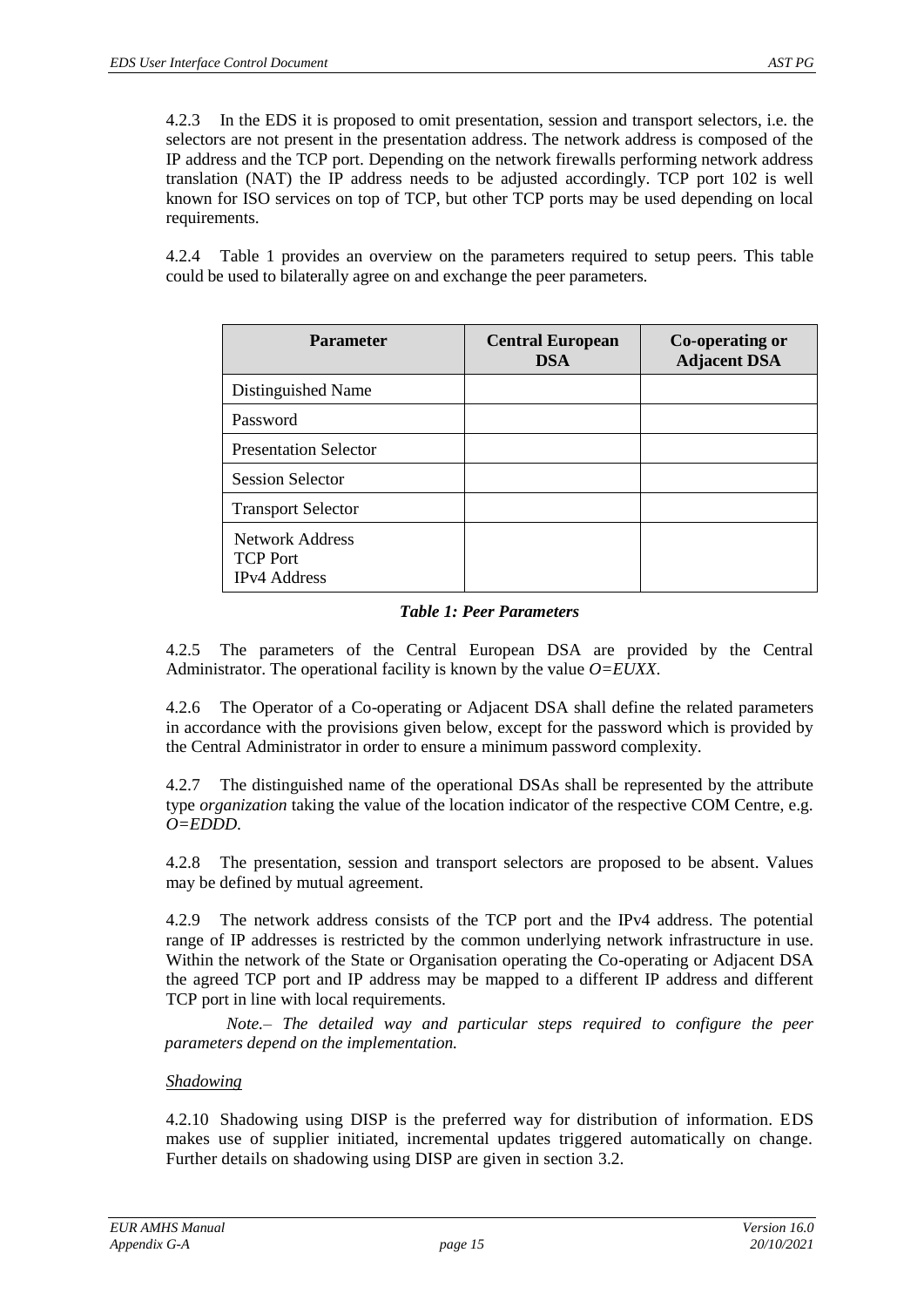4.2.11 Before shadowing takes place between two DSAs, an agreement covering the terms of the shadowing is required. The shadowing agreement established off-line between the supplier and the consumer defines:

- Agreement identifier: Unique identifier and version;
- Unit of replication; and
- Update mode.

4.2.12 [Table 2](#page-15-0) provides an overview of the parameters required to setup a shadowing agreement. This table could be used to bilaterally agree on and exchange the shadowing parameters.

| <b>Parameter</b>    | <b>Central European</b><br><b>DSA</b> | Co-operating or<br><b>Adjacent DSA</b> |
|---------------------|---------------------------------------|----------------------------------------|
| Identifier          | See below                             |                                        |
| Version             | 0 (See also below)                    |                                        |
| Role                | Supplier                              | Consumer                               |
| Unit of replication | O=European-Directory                  |                                        |
| <b>Update Mode</b>  | Supplier Initiated, On Change         |                                        |
| Access Point        |                                       | Central European DSA (See Peers)       |

#### *Table 2: Shadowing Parameters*

<span id="page-15-0"></span>4.2.13 The parameter *identifier* of the agreement is required to be unique with regard to the pair of peer DSAs. The Central Administrator provides the value of the parameter *identifier*. The value of the parameter *version* is initially set to zero. In the unlikely case of a modification of the agreement, the involved parties might agree to increment the parameter *version*. In case of a modification of the agreement, the Central European DSA performs a full update.

*Note.– The detailed way and particular steps required to configure shadowing depend on the implementation.*

#### Chaining

4.2.14 Chaining using DSP is a secondary means for distribution of information. The Cooperating or Adjacent DSA triggers this activity as given in section [3.3.](#page-10-2)

4.2.15 In order to setup chaining, the Co-operating or Adjacent DSA has to define a knowledge reference. A knowledge reference associates a distinguished name in the DIT, including the sub-tree below, with a DSA holding the entry.

4.2.16 In order to allow a Co-operating or Adjacent DSA to perform chained operations, a knowledge reference is required. The knowledge reference of type subordinate reference associates the entry with the distinguished name O=European-Directory with the Central European DSA.

4.2.17 [Table 3](#page-16-0) provides an overview on the parameters required to setup a knowledge reference.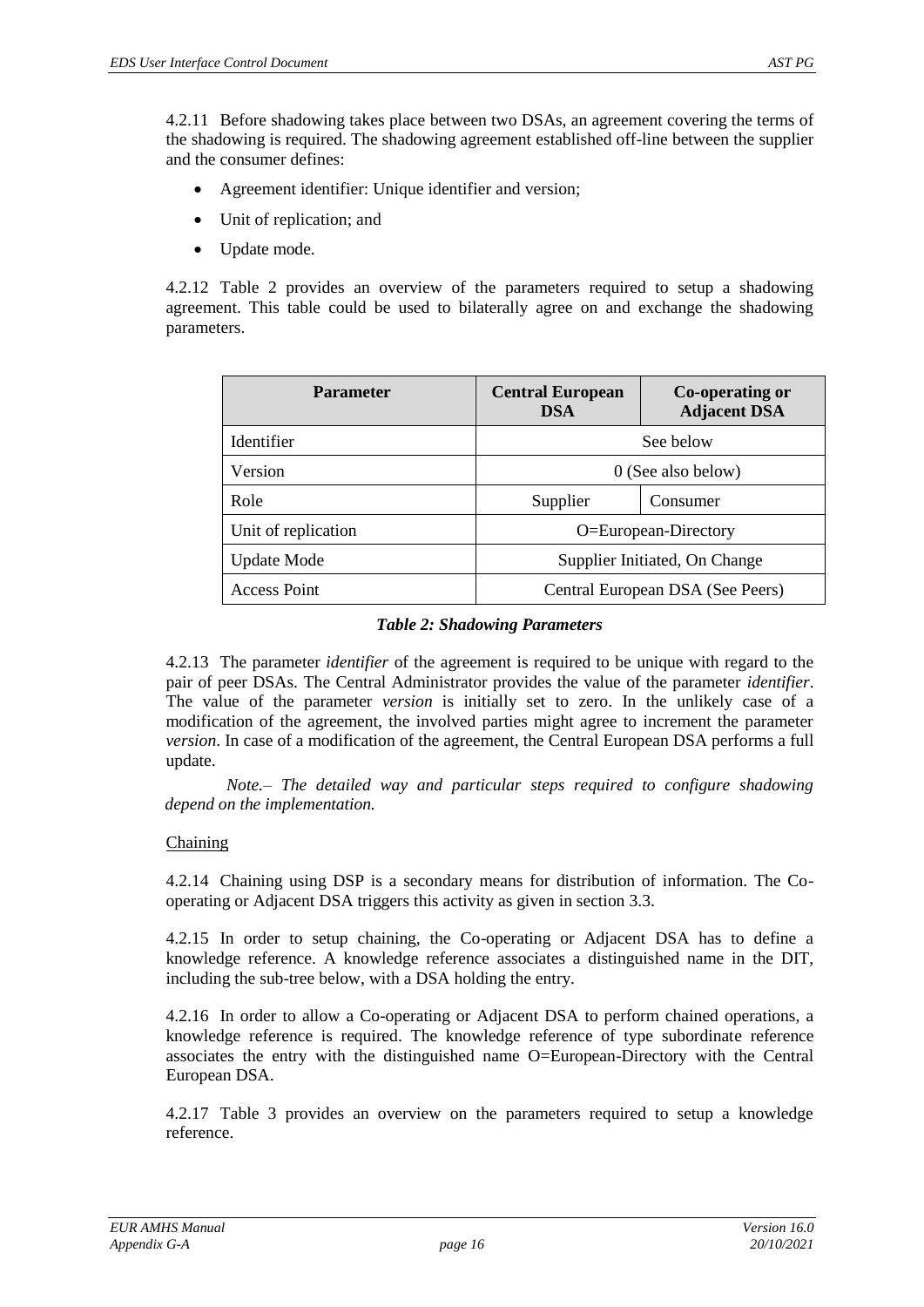| <b>Parameter</b> | <b>Co-operating or Adjacent DSA</b> |
|------------------|-------------------------------------|
| Content Prefix   | O=European-Directory                |
| Type             | Cross Reference                     |
| Access Point     | Central European DSA (See Peers)    |

#### *Table 3: Knowledge Reference Parameters*

<span id="page-16-0"></span>*Note.– The way and steps required to configure chaining depend on the implementation.*

#### *4.3 Users*

4.3.1 Although the EDS user interface describes the relation between the Central European DSA and the Co-operating or Adjacent DSAs, this section addresses users of the EDS accessing the information stored within the EDS through a Directory User Agent connected to the local DSAs.

4.3.2 Within EDS, identification of users is achieved by Distinguished Names (DNs). EDS requires only simple authentication which implies the use of passwords. In other words, each user is authenticated by its DN and password. The DNs and passwords form the credentials used in the *directoryBind* operation. Prior to perform any DAP operation, users have to authenticate against EDS using the *directoryBind* operation. As a matter of principle, users always bind to their local Co-operating, Adjacent or a subordinate DSA.

4.3.3 [Table 4](#page-16-1) provides an overview on the parameters required to setup users. This table could be used to exchange user parameters.

| <b>Parameter</b>   | <b>User</b> |
|--------------------|-------------|
| Distinguished Name | See below   |
| Password           | See below   |

#### *Table 4: User Parameters*

- <span id="page-16-1"></span>4.3.4 The Operational Concept of EDS identifies two types of users:
	- Co-operating and Adjacent Operators; and
	- End users.

4.3.5 Access to EDS by end users being either a human or system users is restricted to interrogation operations to the operational area with the distinguished name O=European-Directory; OU=Operational. End users are managed by the respective Directory Management Domain (DMD) to which they are allocated.

*Note.– The detailed way and particular steps required to configure end user is a local matter of the Co-operating or Adjacent DSA and depend on the implementation deployed as Co-operating or Adjacent DSA.*

4.3.6 Co-operating and Adjacent Operators have to register with the Central European DSA, as – at a later stage – these users will have the right to perform modification operations to the background area of EDS. After successful registration, the Central Administrator creates a user entry for the respective Co-operating or Adjacent Operator, and provides him with his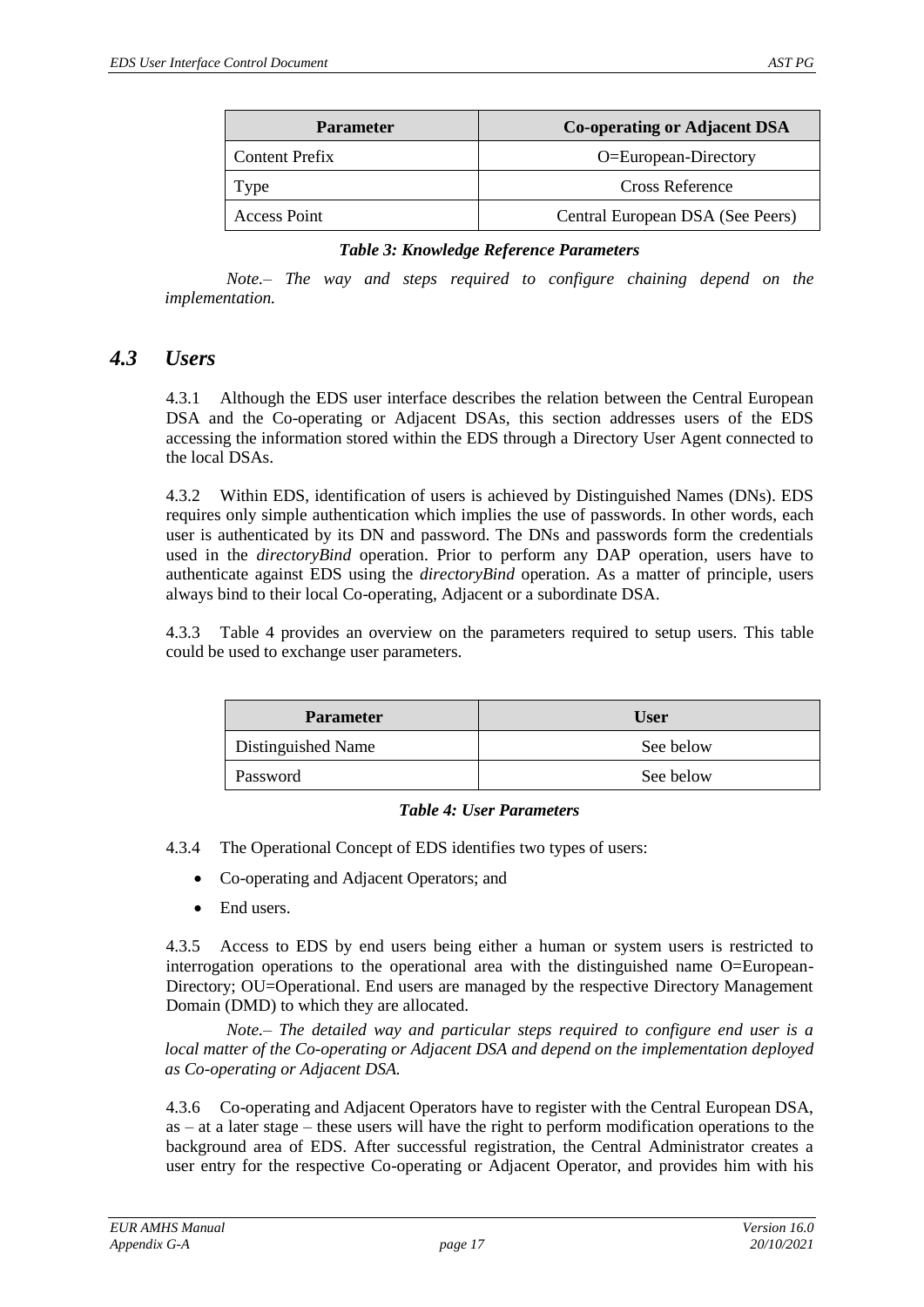DN and his initial password. Co-operating and Adjacent Operators may perform interrogation and modification operation on their own entry, allowing them to change their password.

4.3.7 Co-operating and Adjacent Operators can also perform interrogation operations on the pre-operational area. Access to the pre-operational area enables Co-operating and Adjacent Operators to prepare the information for legacy, not directory-aware implementations. Preparation of information is a local matter depending on the implementation of the legacy systems.

4.3.8 It is noted, that in the intermediate and final step of EDS, Co-operating Operators can perform modification operations to their data in the background area of EDS, located at the Central European DSA only. The background area is not utilised in the initial step of EDS.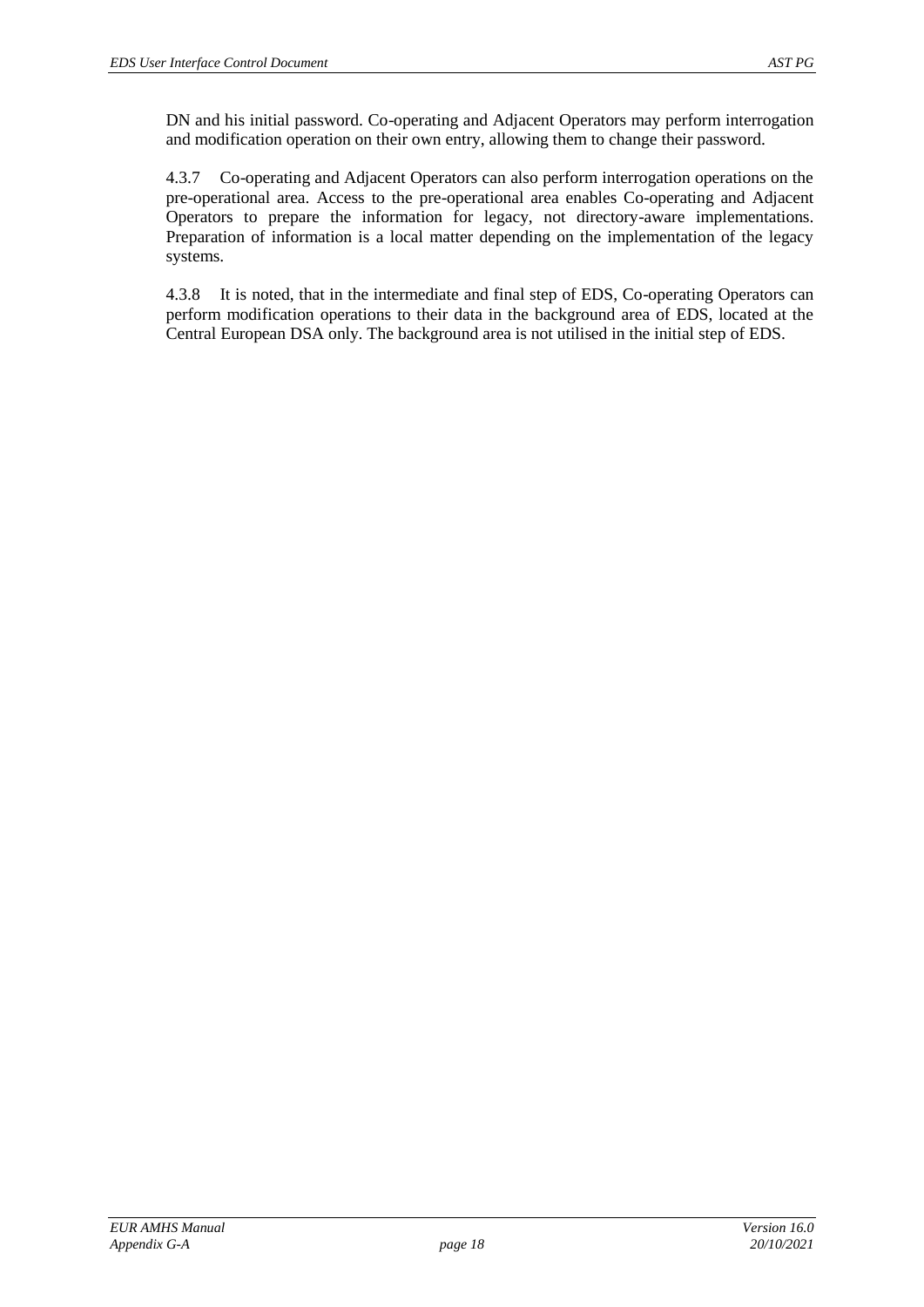## <span id="page-18-0"></span>**5 Trouble Shooting**

#### *5.1 General*

5.1.1 This chapter provides considerations and basic advice for the purpose of trouble shooting.

5.1.2 Due to the complexity and distributed nature of the overall system there are several potential reasons in case communication between the Central European DSA and a Cooperating or Adjacent DSA is not working as expected. This chapter lists a number of sources for malfunction and tools in support of the analysis.

5.1.3 The listings and examples in this chapter do not claim to be complete, however provide starting points and a selection of tools that may be useful.

#### *5.2 Sources of Malfunction*

5.2.1 A failure to establish an association through a bind operation or the disruption of service between the Central European DSA and the Co-operating or Adjacent DSA is getting visible only in case one of the involved entities tries to establish communication for the exchange of information. The bind operation or a subsequent shadowing or chaining operation could fail.

5.2.2 Basically two scenarios need to be considered in case of failures:

- Establishment of association (especially after setup):
	- The association between the Central European DSA and the Co-operating or -Adjacent DSA could not be established.
- Exchange of information:
	- An operation following the successful bind operation fails.

5.2.3 The establishment of an association through the bind operations *dSABind* (for DSP) or dSAShadowBind (for DISP) could fail for the following main reasons (bottom-up):

- A device is disconnected. After installation a device such as a server, router, firewall, etc. might not be properly connected to the network. Ensure that all devices involved in end-to-end communication are properly connected to the network(s).
- A device is not running properly. The start-up of a device might fail. Ensure that all devices involved in end-to-end communication are up and running.
- VPN setup is not aligned or inaccurate. In case a VPN is used, the VPN setup is an essential prerequisite for end-to-end communication. Ensure that the VPN is configured in accordance with the agreed parameters.
- Network security system blocks TCP port or IP address. A network security system such as a security appliance, firewall or proxy prevents endto-end communication by blocking one of the TCP ports or IP addresses. Ensure that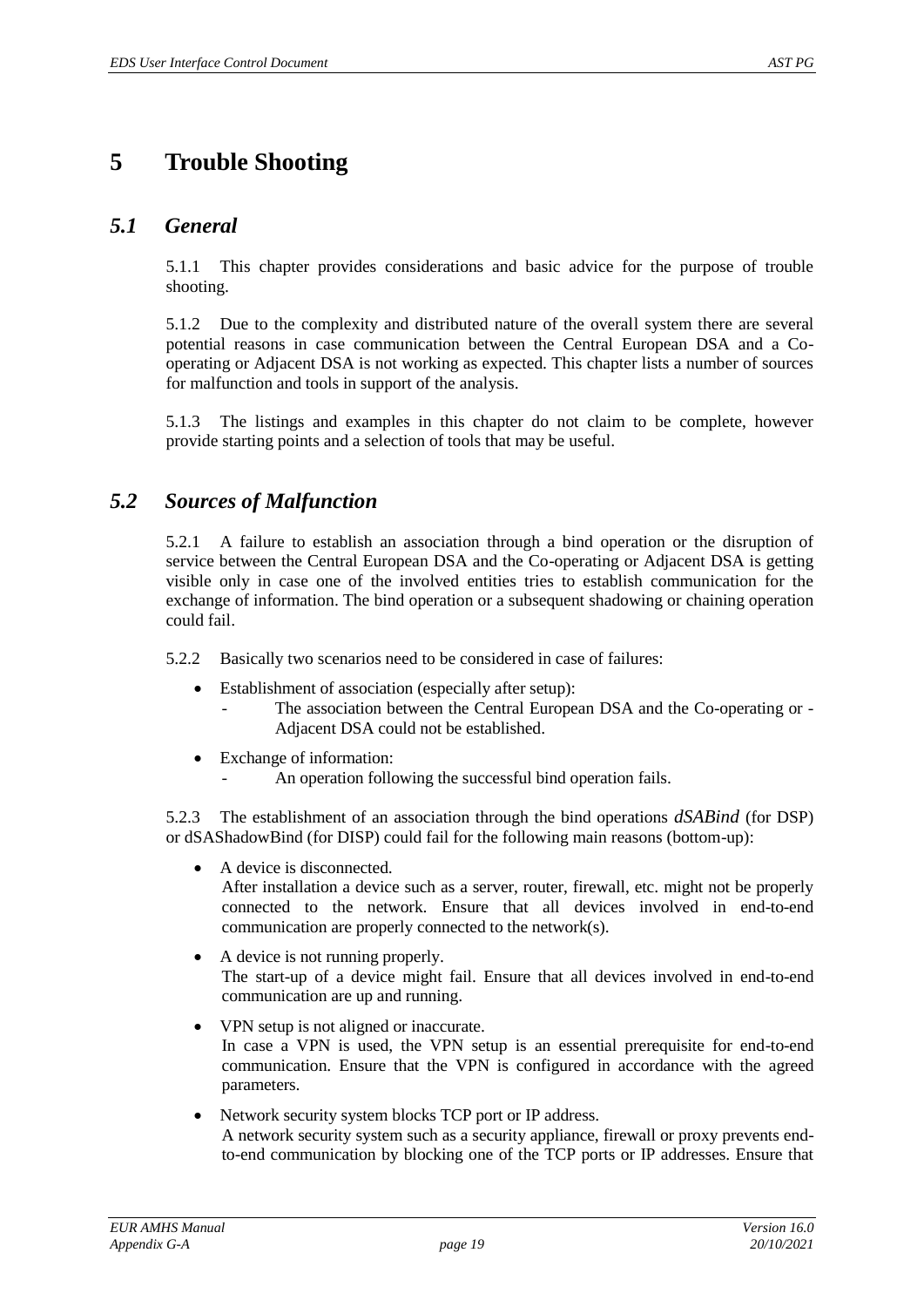any involved network security system is configured to support the TCP ports and IP addresses listed i[n Table 1.](#page-14-0)

- Mapping of TCP port or translation of IP address is not aligned or inaccurate. In case mapping of TCP port or translation of IP address appears, the configuration of involved devices have to be configured in accordance with the mapping of TCP ports and translation of IP addresses. Ensure that any mapping of TCP ports or translation of IP addresses is reflected in the communication setup of the involved components.
- The configuration of DSAs is not aligned or inaccurate. The peer DSAs have to implement the parameters listed in [Table 1](#page-14-0) considering any mapping of TCP ports or translation of IP addresses that appear in the local network infrastructure. Ensure that the DSAs are configured using the parameters listed in [Table 1](#page-14-0) and that any mapping of TCP ports or translation of IP addresses is considered in local DSA setup. Ensure that the remote DSA is reachable (e.g. network ping).
- The underlying network infrastructure is (temporarily) unavailable. It is not possible to establish end-to-end communication at the network level or a VPN could not be established. Ensure that end-to-end communication is possible and that the other end system is reachable (e.g. network ping).
- The Co-operating or Adjacent DSA is not available. The Co-operating or Adjacent DSA does not initiate or does not respond to bind requests. Ensure that the DSA is configured in accordance with the parameters listed in [Table 1](#page-14-0) taking into account mapping of TCP ports and translation of IP addresses with the local network infrastructure. Ensure that the credentials, i.e. distinguished names and passwords, are configured accordingly.
- The Central European DSA is not available. The Central European DSA does not initiate or does not respond to requests. Ensure that the local DSAs are configured in accordance with the parameters listed in Table 2 taking into account mapping of TCP ports and translation of IP addresses with the local network infrastructure. Ensure that the credentials (distinguished name and password) are configured accordingly.

5.2.4 Once an association has been established successfully a subsequent Directory operation such as *coordinateShadowUpdate*, *updateShadow*, *chainedRead*, *chainedList*, etc. could fail for the following main reasons:

• Network or device failed temporarily.

Even though the bind operation was successful, any subsequent operation could fail as a result of a temporary outage of the network or a device involved in end-to-end communication. Ensure that all components are in operation, that end-to-end communication is possible and that the other end system is reachable (e.g. network ping).

• The Central European DSA, the Co-operating or Adjacent DSA refuses exchange of information.

In order to perform replication or chained operations the DSAs have to be configured accordingly. Ensure that the configuration for replication and chaining of both DSAs is aligned and in accordance with the parameters listed in [Table 2](#page-15-0) (replication) or [Table 3](#page-16-0) (chaining).

### *5.3 Analysis*

5.3.1 This section describes approaches for analysis in case of malfunction. The approaches make use of the Directory System Agent, Directory User Agent or tools that may be available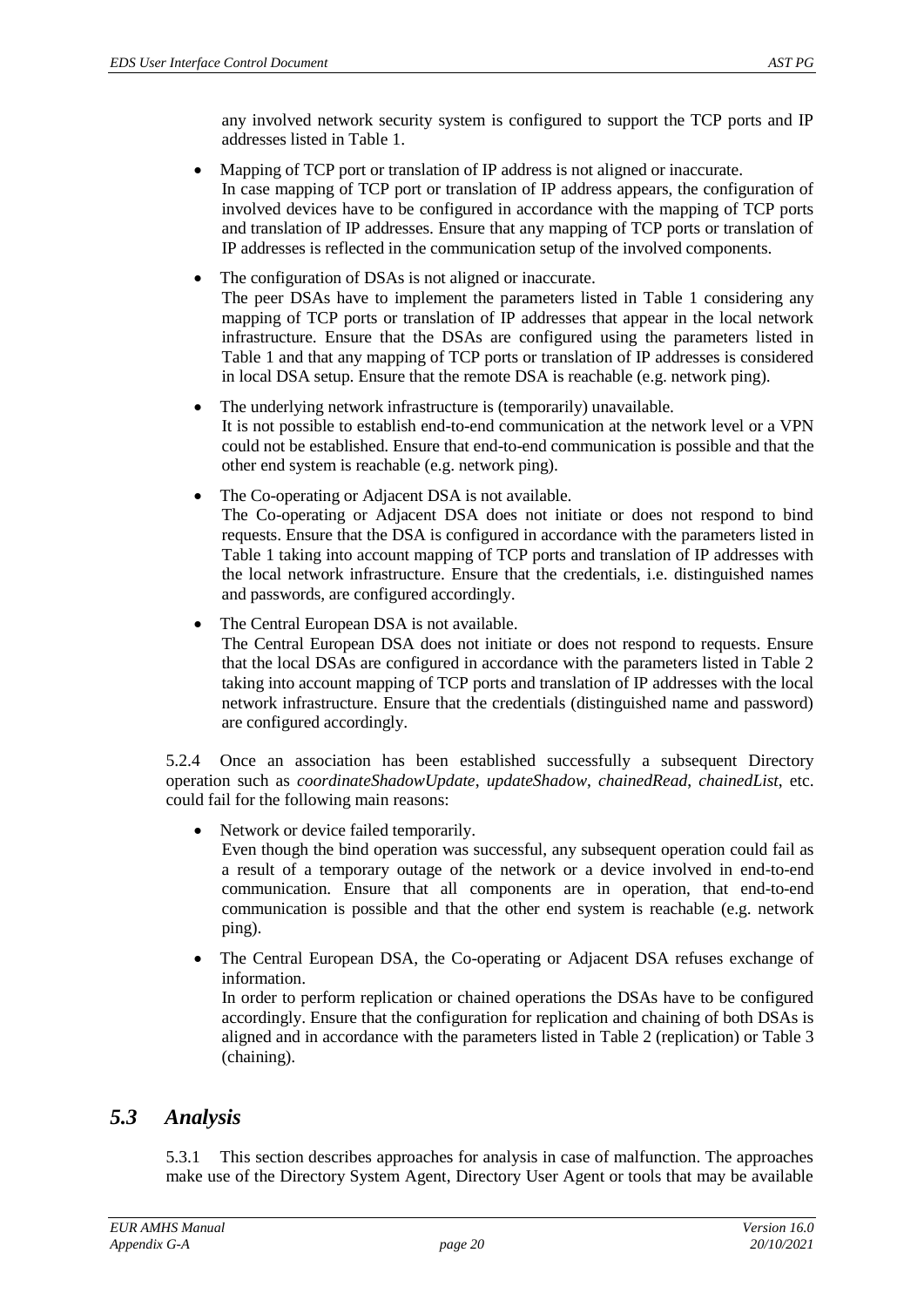5.3.1 Directory System Agent

starting points.

5.3.1.1 Most implementations of Directory System Agents (DSAs) provide a Human-Machine-Interface for configuration and management of the DSA. Using this HMI, it should be possible to determine the operational status of the DSA and to check the communication setup between the peers.

5.3.1.2 Logging information provided in a database or a log file can also serve as input for analysis.

5.3.1.3 Please note the availability of management capabilities and logging information depends on the implementation and on the potential configuration options.

5.3.2 Directory User Agent

5.3.2.1 A simple method to check the operational status of a DSA is to bind to the DSA using a Directory User Agent (DUA).

5.3.2.2 By means of the DUA it is also possible to check the contents of the EDS, i.e. of the contents available at the local DSA.

5.3.3 Network Analysis Tool

5.3.3.1 Using a packet analyser, also known as network analyser, protocol analyser or packet sniffer, it is possible to analyse the data streams across the network, to identify whether communication between the peers appears in general and to analyse in depth the exchanged packets at the different layers up to the application layer. Some tools allow to record or capture packet exchanged over the network.

5.3.3.2 A variety of tools with distinct capabilities, under different licenses and at variable costs is available. The tool of choice should be able to decode packets not only at the transport layer but also up to the application layer and should be able to display the contents of Application PDUs in a human readable form.

5.3.3.3 Wireshark, formerly known as Ethereal, is just one example for a free of cost packet analyser published under the GNU General Public License (GNU GPL). Another noncommercial tool is, for example, tcpdump. There are also several commercial products available.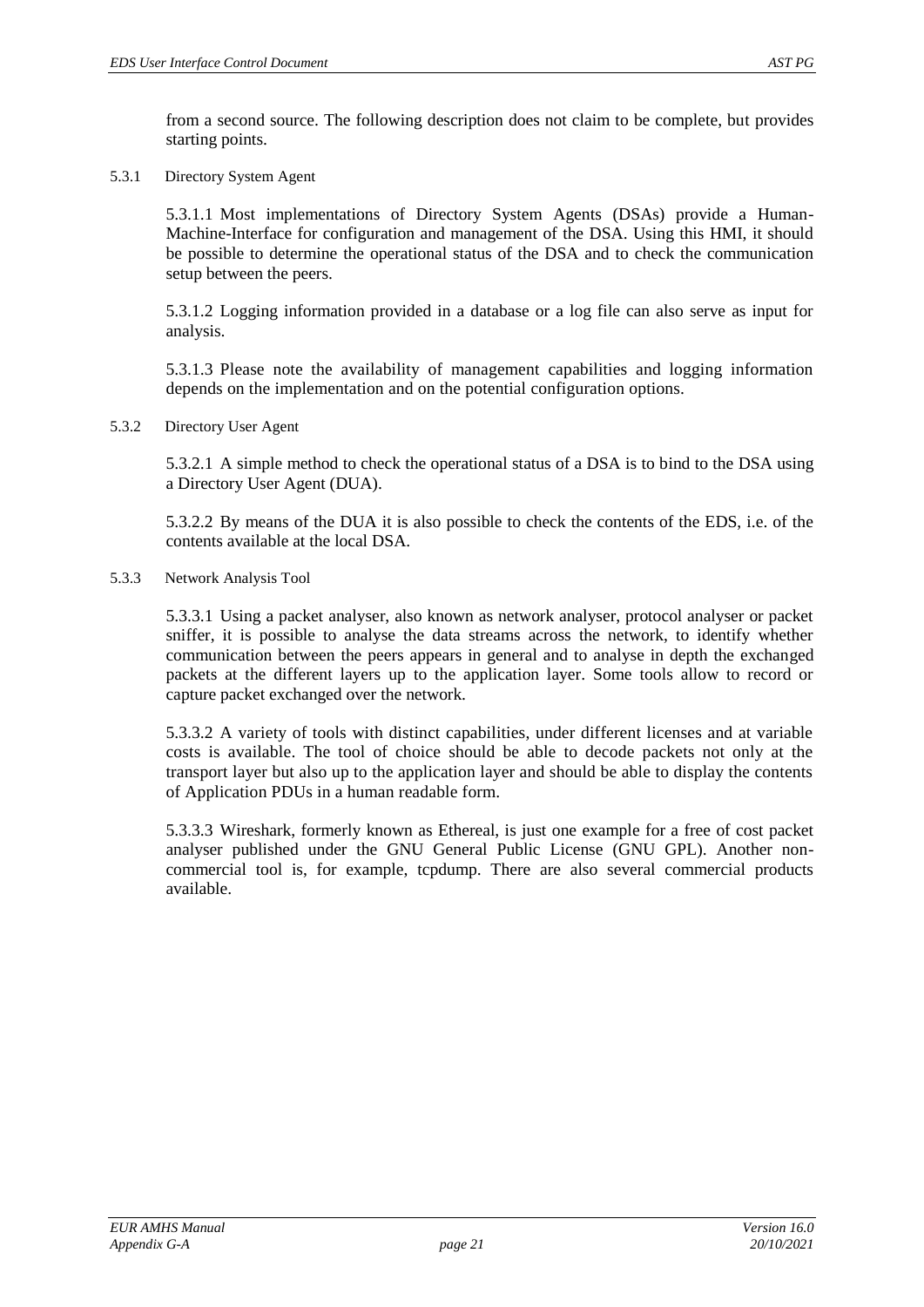## <span id="page-21-0"></span>**6 Assessment of impact of modifications to the Directory Schema**

### *6.1 General*

6.1.1 All systems and users involved in the European Directory Service (EDS) have to be aware of the Directory schema in order to enable the exchange and the use of information made available by EDS. The directory schema specifies the objects contained in EDS by a set of data structures and rules. End users often have even to be aware of semantics in order to make use of the information.

6.1.2 Modifications to the Directory schema of EDS can have an impact to the implementations of DSAs and DUAs depending on the approach implemented for handling of the Directory schema. In case the Directory schema is fixed by the implementation (software), modifications to the Directory schema most probably imply adjustments of the implementation. In case the Directory schema is subject to configuration or even supplied by Directory means, modifications of the Directory schema usually have no impact to the implementation. With regard to EDS the Central European DSA, the Co-operating DSA and the Adjacent DSA as well as any generic DUA fall into this category.

6.1.3 Entities interpreting the Directory information semantically, such as users retrieving information by a DUA for further processing, depend on their knowledge on the Directory schema and on the semantics of the information. It is expected that modifications to the Directory schema have a significant impact to those kinds of implementations. However, such implementations are considered as a local matter.

6.1.4 In any case, modifications to the Directory schema need to be well-coordinated. Thus, any future modification of the Directory schema requires:

- a change process as defined in the EUR AMHS Manual and the approval by AST TF based on Change Proposals (CP);
- an assessment on the impact of the proposed modification; and
- a synchronisation of the implementation based on the results of the assessment.
- 6.1.5 The following sections focus on following aspects:
	- Implementations of DSAs,
	- Implementations of DUAs,
	- Kind of modification.

#### *6.2 Implementations of DSAs*

6.2.1 The major difference to X.400/AMHS and advantage of X.500 DISP (Directory Information Shadowing Protocol) is the fact that the schema definition is part of the replication. Using DISP the Central European DSA replicates the schema in use prior to replicate the information. With this, Co-operating and Adjacent DSAs can receive the Directory schema by means of DISP.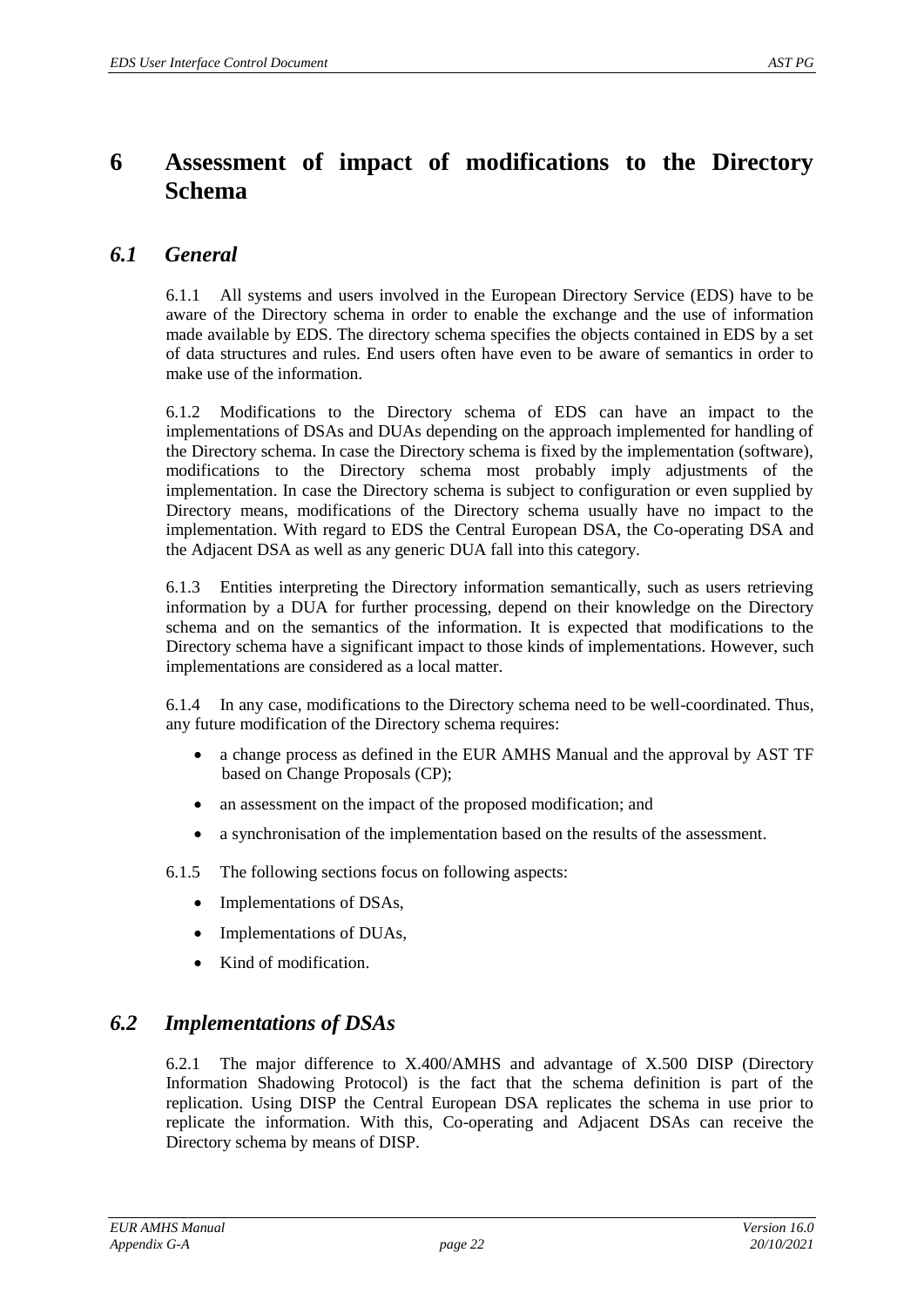6.2.2 In order to avoid complicated international procedures for Directory schema modifications (between the Central European DSA and the Co-operating and Adjacent DSAs), it is highly recommended that all DSA implementations support DISP and process the replicated Directory schema.

6.2.3 If there are serious reasons for a DSA implementation to ignore the replicated schema, then this DSA implementation should be tolerant, accepting and storing "unknown" elements on replication or as last resort ignore those elements as a minimum requirement.

6.2.4 Existing Co-operating and Adjacent DSAs in operation make use of the replicated schema definition and are, to the extent possible, prepared for modifications of the schema definition.

6.2.5 Nevertheless, the impact of a proposed modification shall be tested and assessed in the European EDS Test environment before implementing operationally.

#### *6.3 Implementations of DUAs*

6.3.1 Implementations of DUAs are by nature more sensitive to modifications of the schema definition than DSAs. It is supposed that most modifications to the schema definition require the adaption of the respective DUA implementation.

6.3.2 Adding new elements should not harm the operation of DUAs. But DUAs might use (system DUA) or display properly (human DUA) new elements only after adaption.

6.3.3 Modifications to the schema definition can impact the implementations of DUAs depending on the kind of modifications.

### *6.4 Kind of Modification*

6.4.1 Taking into account DSA implementations ignoring the replicated schema definition, three basic kinds of modifications to the schema definition need to be looked at:

- potentially harmless,
- potentially harmful, and
- conflicting.
- 6.4.2 Harmless Modification

This kind of modification is expected to cause no or very limited issues in implementations of DSAs and DUAs, and thus might be introduced with limited synchronisation and short lead times.

6.4.3 Modifications of this kind are for example:

- Adding a new, structural or auxiliary object class
- Adding a new attribute type based on standard types
- Adding an attribute type to an existing object class
- Adding a new sub-tree or introduce new elements in an existing sub-tree (structure rule)